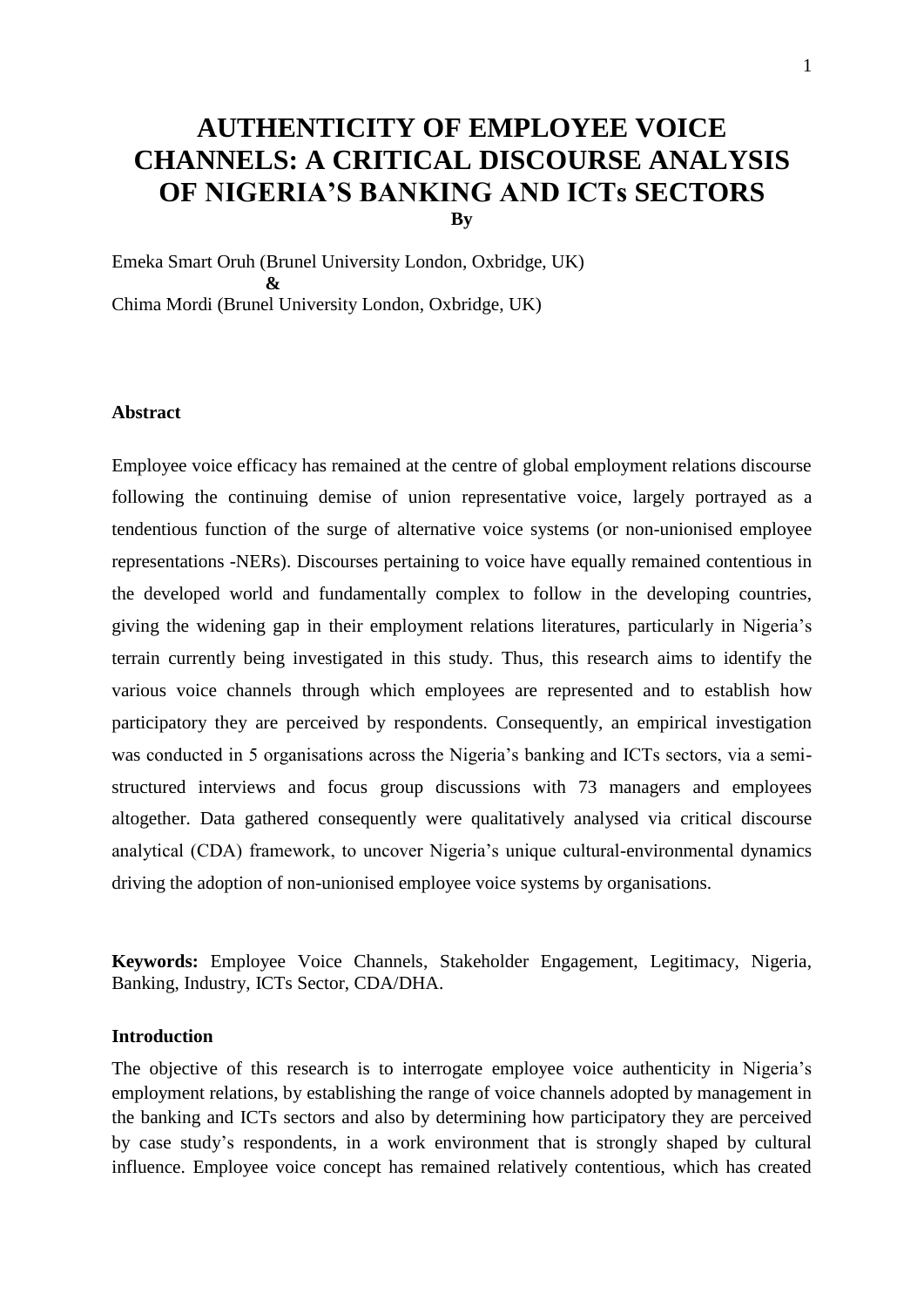diverse understanding of the phenomenon amongst field commentators (Kinge, 2014; Holland, 2014). Arguably, it is assumed to entail the engagement and inclusion of the workforce in the overall work-related processes, for informed decisions making (Freeman & Medoff 1984, Spencer 1986; Marchington and Kynighou, 2012). Thus, if employees perceive to be engaged, involved, valued and respected, they would be open to express both personal grievances and work related barriers, which can compel necessary changes to impact work commitment, efficiency, high performance (Wilkinson et al, 2014) and the overall achievement of organisational goals (Avgar and Owens, 2014; Gollan et al, 2015). Conversely, the outcome is likely to be different where employees aggrieve, retreat, overlook and or at worst disrupt work process, as a consequence of their voice being marginalised (Wilkinson et al, 2014).

For many writers, voice efficacy is largely dependent upon the platform within which employees are engaged and involved. Accordingly, employee voice is traditionally facilitated globally via **union** collective representation or via alternative (and individualised) channels of **non-unionised employee representation (NERs)**, or by both-also known as a hybrid approach (Marchington and Kynighou, 2012; Thomas, 2013). Nonetheless, authenticity of employee voice remains an issue beginning to be resolved, as problematised by Dundon et al (2015) in the context of which between union and NERs channels can deliver the best mutual employer-employee outcomes? The former is absolutely preoccupied with employees' collective interests and welfare (which it considers non-negotiable), however, many view it as inflexible, old fashion and of selfish interests, which often stifles organisational effort towards change management in turbulent business time (Wilkinson et al, 2014). The later is considered moderate, flexible and promises mutual employer-employee benefits via partnership, involvement, team members and rhetoric of cordial relationship*,* however, given its perceived managerial orientation, many have continued to question the authenticity of employee voice under such arrangement (Wilkinson et al, 2014; Gollan et al, 2015; Donaghey, 2016).

Furthermore, since the ability of workers to voice or remain silence is determined by the cultural-environmental dynamic of the host country, which applies to all firms (Hofste, 2001; Rhee et al, 2014); more questions are being raised regarding the universality of employee voice concept, which studies have primarily captured from the prism of Western countries. As many writers have noted, the cultural dynamic of Western countries are shaped around individualism and low power distance (PD) index (Winterich and Zhang, 2014), as opposed to the culture of collectivism and high power distance index noted across developing countries, particularly in Africa (Khatri, 2009). According to Farh et al (2014), this cultural dissimilarity can distort inter-organisational relationship, which makes it complex to transport certain models of social science from developed countries to developing countries. Thus, employees in a high power distance environment are less likely to experience positive voice outcomes as those in low power distance environments, given that the choice of employee voice channels is voluntary and at management's discretion.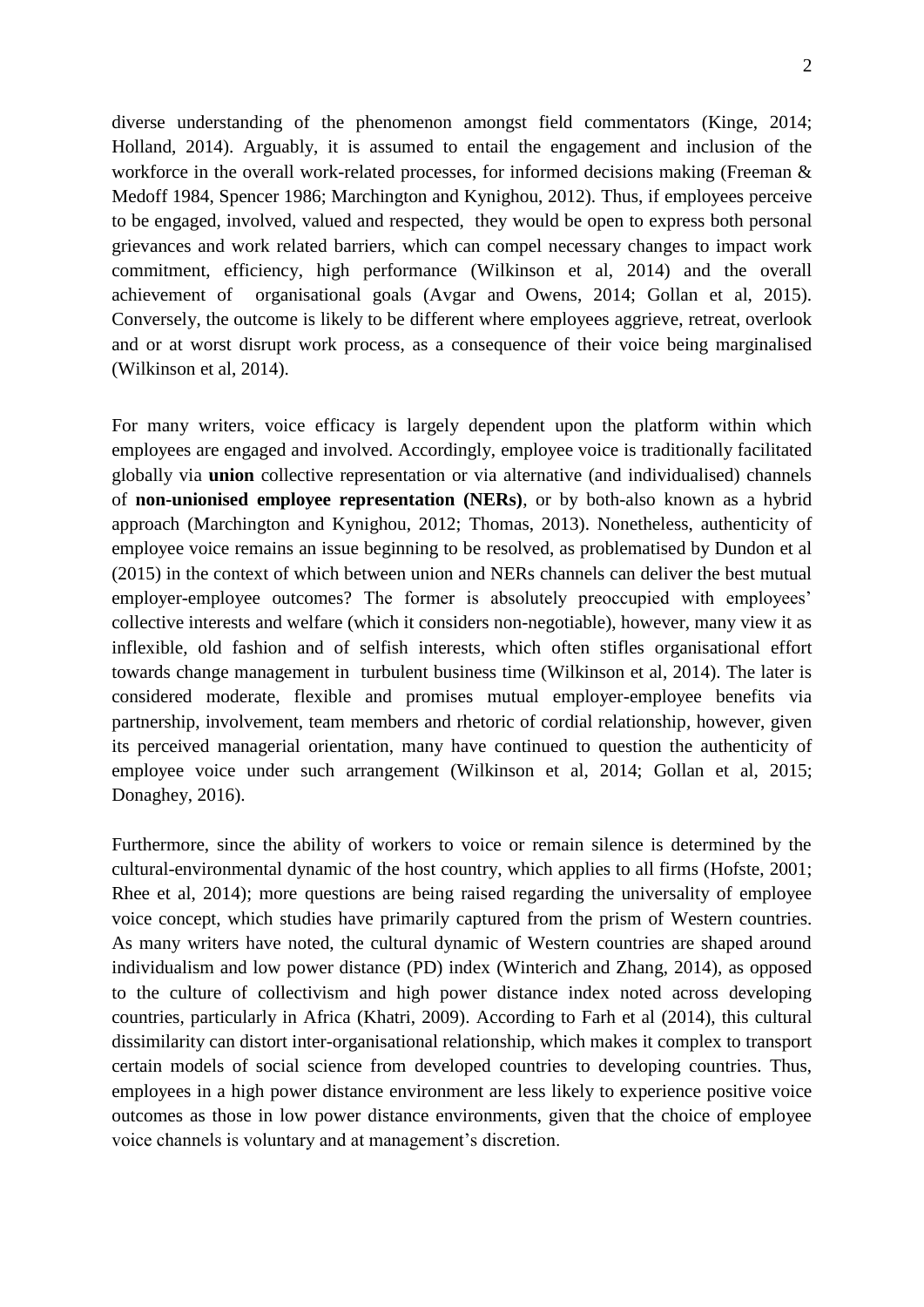These questions are increasingly being asked in the Nigeria's employment relations, which is an interesting terrain to test these phenomena. Nigeria has a cultural-environmental dynamic of high power distance (PD) index, which consciously and unconsciously accepts and endorses inequality in power distribution and superior-subordinate relationship. This does not parallel with the ethos of speaking up and challenging the status quo (the hallmark of voice), as employees in PD work environment are less likely challenge their superiors (Rao, 2013). Secondly, whilst the rapidly declining trade union is believed to have generated much excitement in Nigeria's employment relations literature (Anyim et al, 2013), there appears to be no formal documentation of NERs, which is currently widely adopted in the private sector and ostensibly growing in the public sector. To the knowledge of this study's author, there is no study on the cultural-environmental dynamics driving the choice of employee representative channels adopted by management in Nigeria and how participatory they are perceived across her employment terrain?

Furthermore, previous studies on employee voice and employer-employee relationship in Nigeria have largely been conducted via quantitative-survey methodology and analysed thematically or via content analysis amongst others (Okpu and Jaja, 2014; Madu, 2013), which however are not critical approach and can be constraining (and manipulative of information and communication) in investigative inquiry relating to socio-corporate reality. Citing this "*issues*", Bakre (2004) noted the need for research to adopt a "*critical turn*", which can offer alternative ways of doing things, particularly in terms of understanding rhetoric as a social-corporate construct, as opposed to a medium of transparency or accountability (Wodak, 2001).

Against this backdrop, this empirical study aims to extend employee voice literature by establishing the participatory dynamic of voice channels adopted in Nigeria's banking and ICTs sectors and the cultural-environmental dynamics that is driving this, via the employment of critical discourse analysis (CDA), which is a precursor to 'critical (theory) turn' (Wodak, 2000, 2001). CDA is a "*problem-oriented*" (Waugh et al, 2015:72) and "*multimodal meaning making*" interdisciplinary language tool (Djonov and Zhao, 2014:4) for understanding "*how societal structure influences discourse structures*..., *how they are instituted, legitimised* reproduced*, confirmed* or countered *by talk or text*" (Wodak 2011b,p.60). Thus, CDA can be effective in the analysis of socio-corporate discourses and the characteristic of institutional dynamics and the elite class that shape them (Fairclough, 2013). CDA functions along with different sub-sections; however the discourse historical analysis (DHA) is the chosen extension, which utilises three key approaches namely, themes, strategies and linguistic means of understanding language. Thus, CDA/DHA which will be instrumental in the effective interrogation of issues being discussed in this study, via interview and focus group discussions with managers and employees in five firms each across the Nigerian banking and ICTs sectors. The next section will briefly look at the channels of employee voice from global perspectives, followed by the Nigeria's context.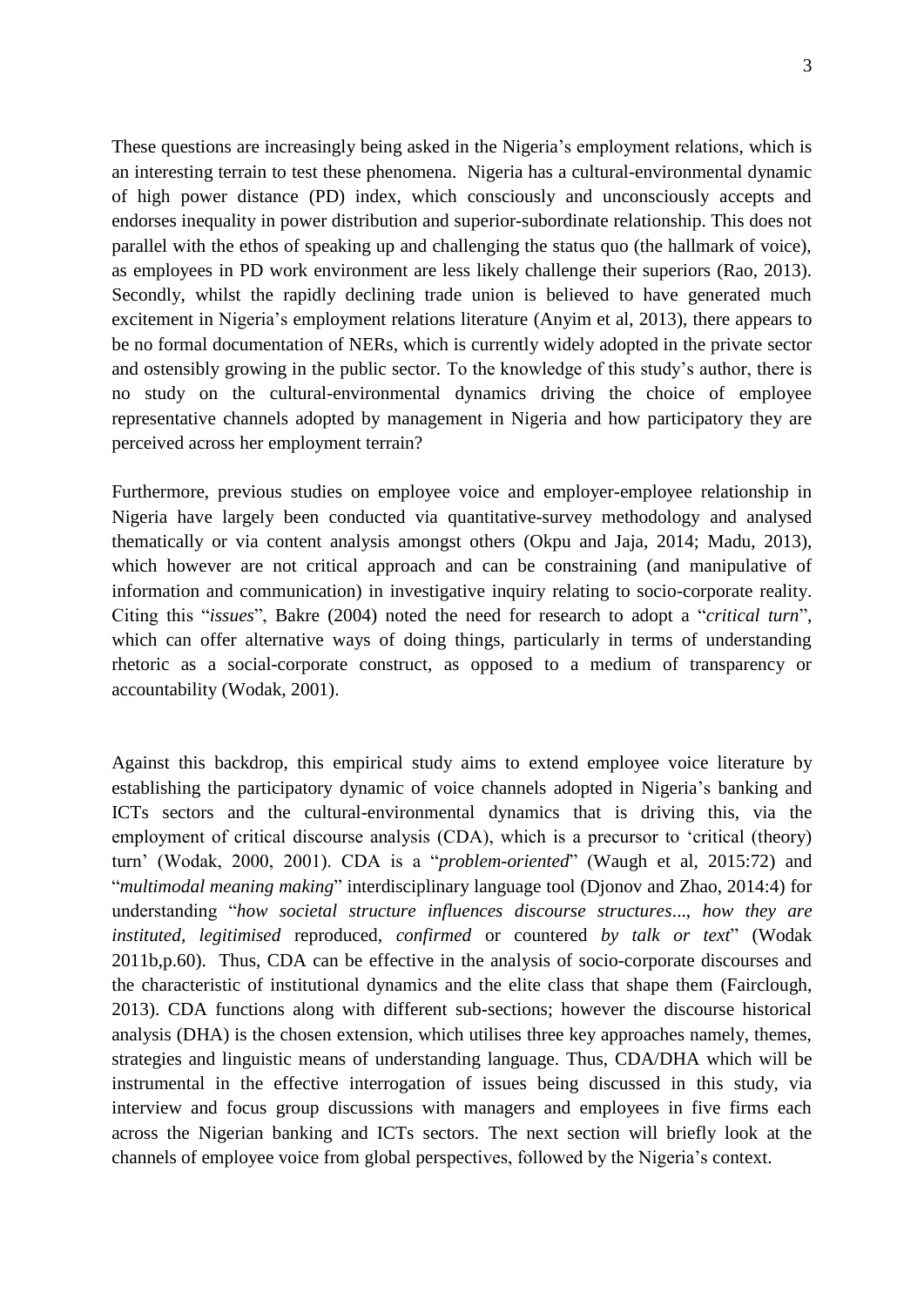# **Employee Voice Channels: Orthodox Union and Non-unionised Employee Representations (NERs)**

As noted earlier, employee voice can be facilitated via **union** collective platform or via alternative platforms of individualised employee representations, otherwise known as nonemployee representative platform (**NERs**) (Marchington and Kynighou, 2012; Thomas, 2013). Subtly perceived as confrontational and inflexible amongst other draw backs (in its pursuit of employees' interests), trade union has been systematically avoided by management in replacement with the NERs (Wilkinson et al, 2014), which it considered not only moderate but also promises mutual employer-employee benefits (Kinge, 2014). However, many have equally questioned the efficacy of employee voice under such establishment, given its wide perception of strong managerial derivation, which contrasts employees' core interests (Dundon et al, 2015). These conflicting views necessitate further clarification, as to what may or may not constitute effective (or participatory) voice, irrespective of the channels *per-se*.

To this end, Legitimacy theory (Suchman, 1995) would be considered crucial in interrogating the underlying reasons driving the adoption and justification of specific voice channels by management, while engagement theory (Albrecht, 2010; Macey et al, 2011) will enable the examination of engagement scope and level, which determines how participatory employee voice may be perceived (see conceptual framework section). Thus, the combination of legitimacy theory and engagement theory (to form **engagement-legitimacy theory**) falls in line with the current call for research studies to adopt multi-theoretical approach, which can provide more nuanced understanding of organisational-stakeholders relationship, as opposed to theoretical pluralism, which is a functionalist tradition and constraining. Thus legitimacyengagement theory is ideal in the study of employee voice efficacy and participatory dynamics of the representative channels adopted by management across the Nigeria's employment sectors. This is one of the key preoccupations of this current study, as past researches have often used legitimacy theory to interrogate organisational behaviour, which is considered lopsided due to the overly focus on managerial perception and total neglect of employees' perception of voice notion, which engagement theory addresses.

Furthermore, as Hostede (2002) noted, the relationship between the cultural-environmental dynamics of host countries (which apply to firms) and organisational culture are not in isolation of factors driving managerial behaviours and the perception of employee voice outcomes. The following sections look briefly at the implication of cultural dynamic on employee voice efficacy

# **Employee voice and Cultural Dynamic: Global and Nigeria's Perspectives**

Numerous industrial/employment relations studies have indicated there is a strong relationship between cultural dynamics and employee voice outcomes (Rhee et al, 2014). While employee voice entails the ability of workforce to have input or a say in the process of decision making without backlash from their superiors (Wilkinson et al, 2014); it is essentially the cultural orientation of individual countries (which applies to all firms) that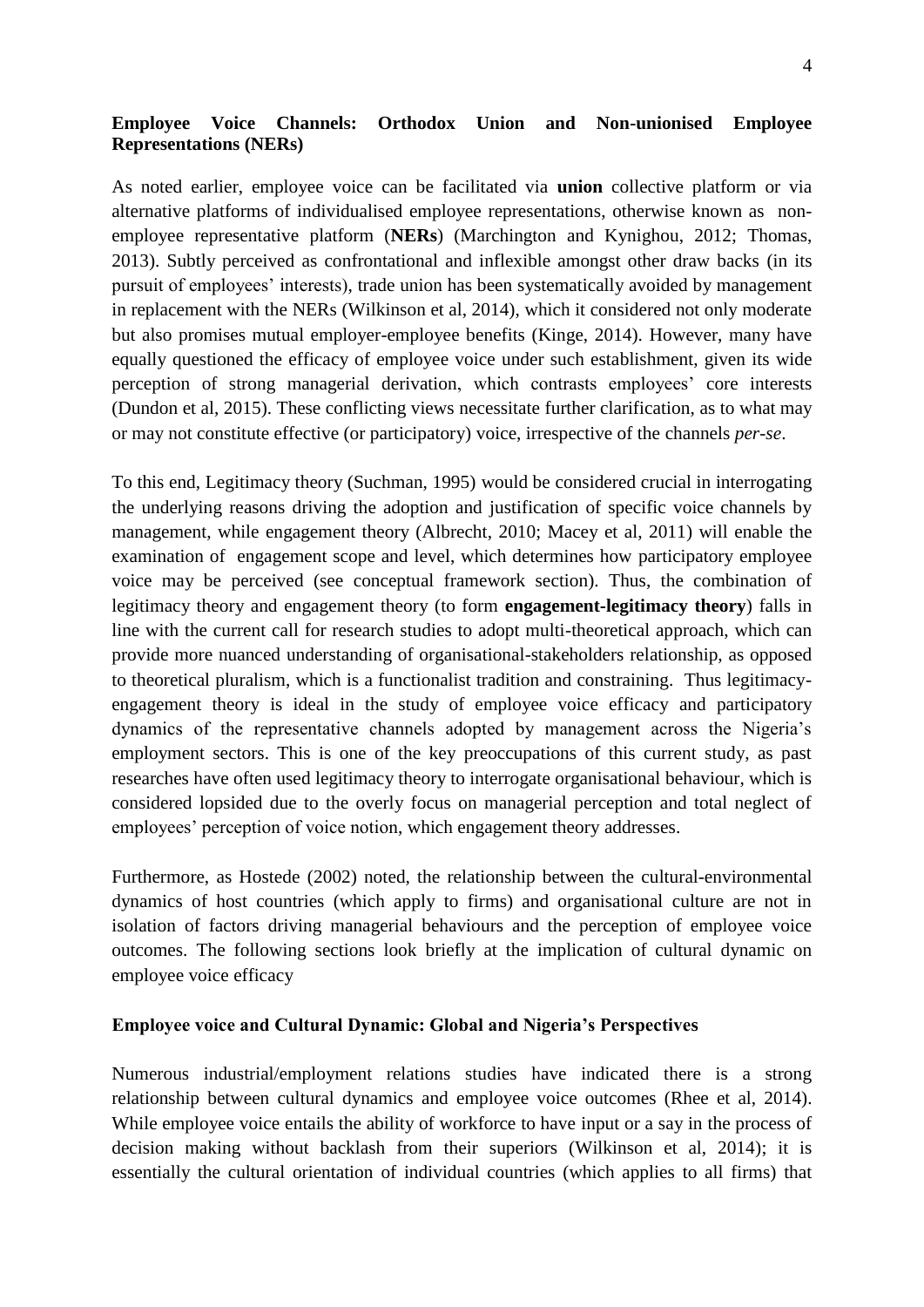determines how organisations may behave towards stakeholder's outcomes (Griffith and Harvey, 2001). In Hofstede and Hostede (2005), culture in organisation-stakeholder relationship is defined as a multidimensional construction which can be explained along the axis of masculinity vs. femininity, individualism and collectivism (IDC) and power distance. In masculine vs femininity culture, the later thrive on the value of success and competitiveness, while equality of life defines the later. While culture of individualism describes how people perceive their own image (such as I or we) and relationship towards family members; collective culture places premium on society and group consensus. Power distance (PD) refers to societal acceptance and endorsement of power disparity (Hofstede and Hostede, 2005; Griffith and Harvey, 2001).

Going by Ting-Toomey's (1988) face negotiation theory, power distance (PD) and individual vs collective (IVC) are relevant in this study, as it reflects the likelihood for individual on a low power distance to attempt voicing out, as opposed to a high power distance culture, where individual may view challenging or confronting the status quo as unethical and damaging to socio-corporate reputation (Merkin, 2006). This disparity in cultural dynamics presents challenges to employee voice studies, as they are largely captured from the cultural perspectives of Western countries, built on the anvils of collectivism and low power index (Farh et al, 2014), which differs from the collective and high power distance index that characterised cultures in most developing countries such as Nigeria. Nigeria's culturalenvironmental dynamics is shaped around collectivism and high power distance index, which accept and endorse superior-subordinate relationship and respect for people in the position of leadership or authority (Umar and Hassan, 2014). It is essentially this culture that have shaped Nigeria's institutional dynamics and characterised her employment environment, which has been embroiled in long history of conflict between unions and corporations over stakeholder disengagement and employee voice marginalisation. Thus, culturalenvironmental dynamic is envisaged to have greater implication for employee voice strategies/channels adopted by organisations and the outcomes for employees across Nigeria's employment sectors. The following sections look at employee voice channels in Nigeria's employment relations.

#### **Employee Voice in Nigeria's Employment Relations**

Often referred to as the most populous Black nation in Africa, Nigeria boost of over 180 million population, huge wealth of reserve in natural resources and a host of functioning employment sectors, which includes the (leading but controversial) petroleum sector, the harbinger of her economy (Obi, 2010), followed by (but not restricted to) the **banking** and **ICTs** sectors, two of which are being reviewed in this study. These sectors attract huge foreign investment and employment in the country, although the impact remains to be felt amongst the vast (mass) population (Investor Resources, 2012). Employees in Nigeria have endured a long hostile employment environment under trade unions representations, but currently, the near erosion of unions has only exacerbated the hostile employment environment and the marginalisation of employees' voice (Oruh, 2014; Madu, 2013). The unions are systematically sidelined due to a number of factors, such as their own incompetence, self-centred interests and environmental aggression including (in particular)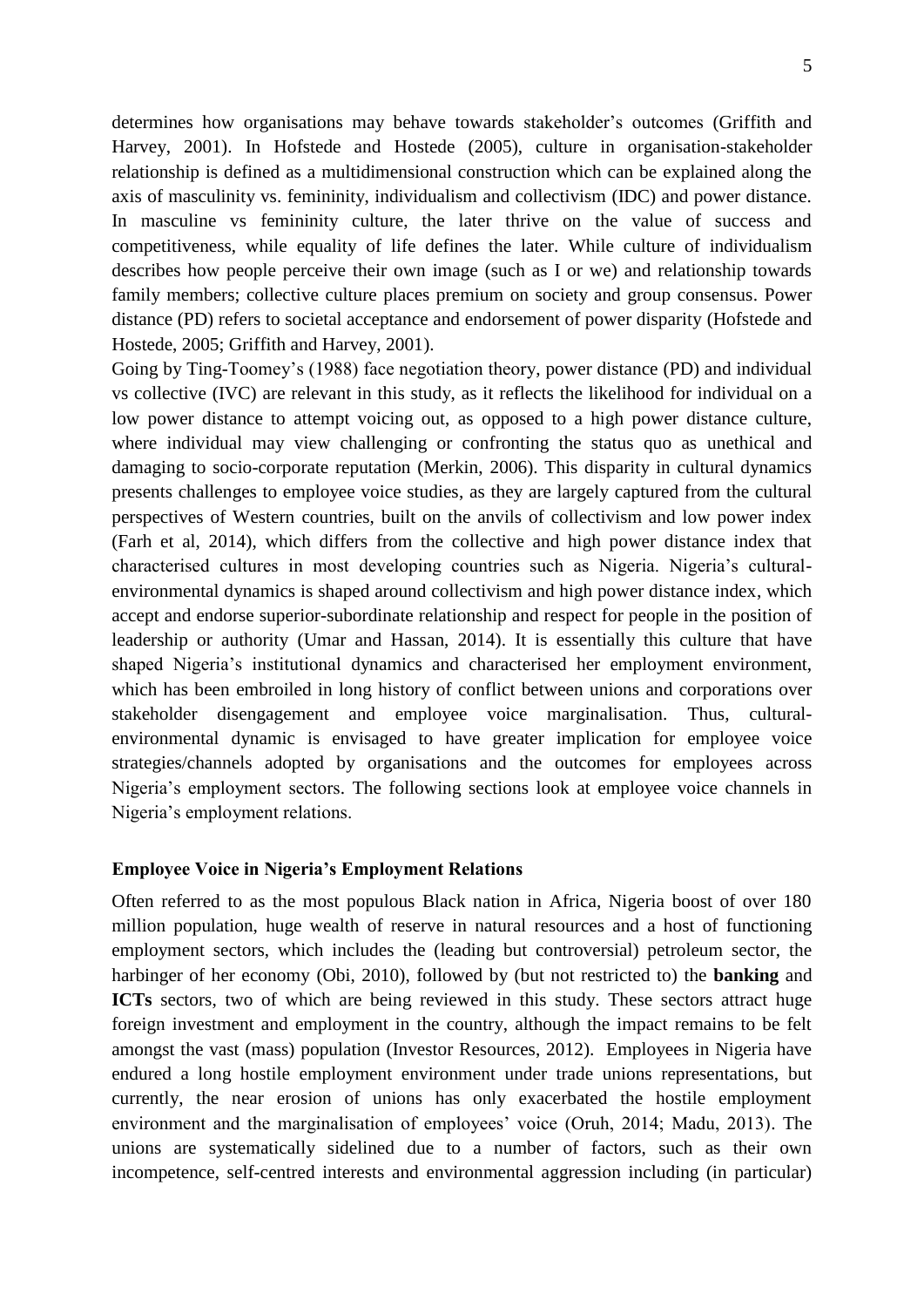union abhorrence (and penchant for NERs) by multinational corporations (MNCs), who dominate the industries and are equally supported by the Nigerian state for strategic reasons (Iyayi, 2009). A brief overview of voice channels in Nigeria's Banking and ICTs sectors follows next.

# **Employee Voice Channels in the Nigeria's Banking and ICTs Sectors: The Submerge of Unions and Surge of NERs**

As Otobo (2007) noted, before privatisation, the financial sector recognised trade union bodies under the auspices of NUBIFIE, ASSBIFI and NEABIA. However, the newly emerged generation of privately owned banks and financial institutions which dated the privatisation and liberalisation of 1986 abhorred unionism and collective bargaining, in favour of individual mechanisms of employee contracts and representations, which explained the emergence of both collective and individualised employer-employee relationship in the sector then (Madu, 2013). As with the Banking sector, privatisation in the ICTs sector means the takeover of the industry by foreign investors, whose preference of employees mode of representation have remained till date alternative voice system (Erapi, 2011; Anyim et al, 2013) (known as **NERs**). There is however no coverage of the surge of NERs in Nigeria's employment relations literature, which essentially compels this study's clarion call for researchers to engage this phenomenon.

#### **Conceptual Framework**

In reconceptualising employee voice efficacy via interrogating the participatory dynamics of channels of voice adopted in the Nigeria's Banking and ICTs sectors employment, legitimacy and engagement theories are combined (to form **legitimacy-engagement theory**) and employed in this study, to interrogate this from both managerial and employees' perspectives, which previous studies have largely engaged from the perspective of organisational legitimacy. This is in response to the current call for research studies to adopt critical turn (Bakre, 2004), of which Critical Discourse Analysis (CDA) can be instrumental, being a problem-oriented language tool that facilitates multiple theoretical affiliations, necessary in understanding the "*missing link*" between language construction, the underlying intent and meaning (Wodak 2011b,p. 60).

Thus, based on the multi-theoretical credentials of CDA which functions along multiple extensions such as discourse historical analysis (DHA) (Wodak, 2000, 2001), which (as noted earlier) is the chosen sub-section for this study; legitimacy theory is employed to interrogate the potential motives driving organisational behaviours. In Suchman's (1995) theory of organisational legitimacy, institutional (normative) and strategic (managerial) dimensions, which relies on communicative strategies of manufacturing consent and persuasion, were implicated amongst some of the motives driving organisational behaviours (Leeuwen, 2007), including (in this current case) the rising adoption and justification of alternative voice systems (Marchington and Kynighou, 2012). The common justification for managerial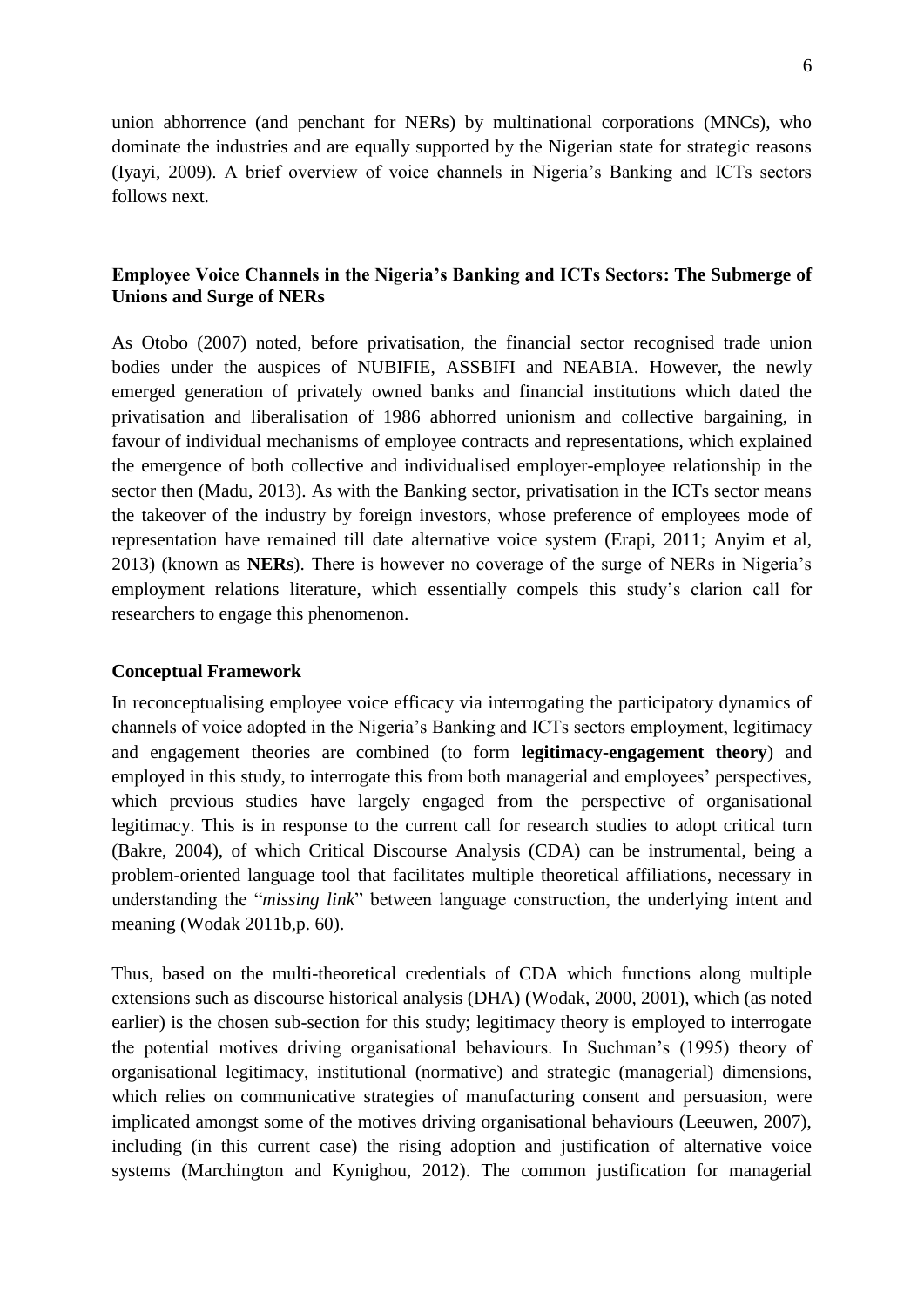7

adoption of alternative voice systems (as opposed orthodox unions) is usually shaped around mutual employer-employee benefit via collaboration, partnership and cordial relationship (Wilkinson et al, 2014). However Hobfoll's (1998) stakeholder/employee engagement framework was purposefully employed, with specific reference to engagement level and scope, particularly in the form of '*under-engagement'* in matters concerning employees' interests and or '*over-engagement*' in work-related activities- initiated by management, which subtly can undermine work-life balance (Albrecht, 2010; Macey et al, 2011) and employee voice efficacy (Marchington and Kynighou, 2012).

This is replete in most developing countries such as Nigeria, where employees are forced to do overtimes as well as work during weekend (Anyim, 2013; Otobo, 2007), hence the drive to justify the choice and adoption of alternative voice systems, which are moderate and cooperative than unions. According to Leeuwen (2007), organisations often strive towards achieving and sustaining stakeholder's endorsement/legitimisation (of their practices), via the use of manufacturing consent and persuasive rhetoric of mutual benefits, partnership and collaboration. Essentially, stakeholder/employees perception of voice and engagement is critical for their motivation and work commitment, which can translate to organisational performance, hence the effort to achieve stakeholder/employee endorsement/legitimacy (Leeuwen, 2007; Albrecht, 2010). The question remains, do employees and their representatives have the requisite resources such as power, competence and autonomy (relative to cultural-environmental barriers) to achieve balanced bargaining prospect with management, in the delivery of employees voice (Wilkinson et al, 2014)? It is hope that the development of **legitimacy-engagement theory** (which enshrines CDA imperatives) will provide more insight into this. A brief presentation of the research methodology follows next.

# **Methodology of Study**

This empirical investigation utilised purposive sampling based on social construction and interpretive methodology (Berg & Lune, 2012; Silverman, 2013), which Saunders et al (2009) suggested for the interrogation of human reality. As a consequence, a total of *66*  managers and employees were interviewed and **7** focus group participants engaged in discussions, to identify salient themes, which were discursively analysed via Wodak,s (2000;2001) critical discourse analysis (CDA). As an interdisciplinary study and enabling tool for understanding language (Wodak & Meyer, 2009; Fairclough, 2013), CDA was adopted here to identify and analyse themes of salient, required in establishing the culturalenvironmental factors influencing the prevailing employee voice channels adopted in Nigeria's banking and ICTs sectors and to determine how participatory they are perceived by respondents across the sectors. Importantly, CDA is deemed ideal for this research, as it interrogates social constructions and discourse functions (Dijk, 2008). The choice of discourse historical analysis (DHA) (which is the sub-section of CDA preferred in this study) is potentially based on its utility of three critical steps; these are themes *of discourse*, *strategies of discourse* and *linguistic means* (Wodak, 2001), which are used in arriving at discourse themes, informed construction of language intent and analysis of empirical findings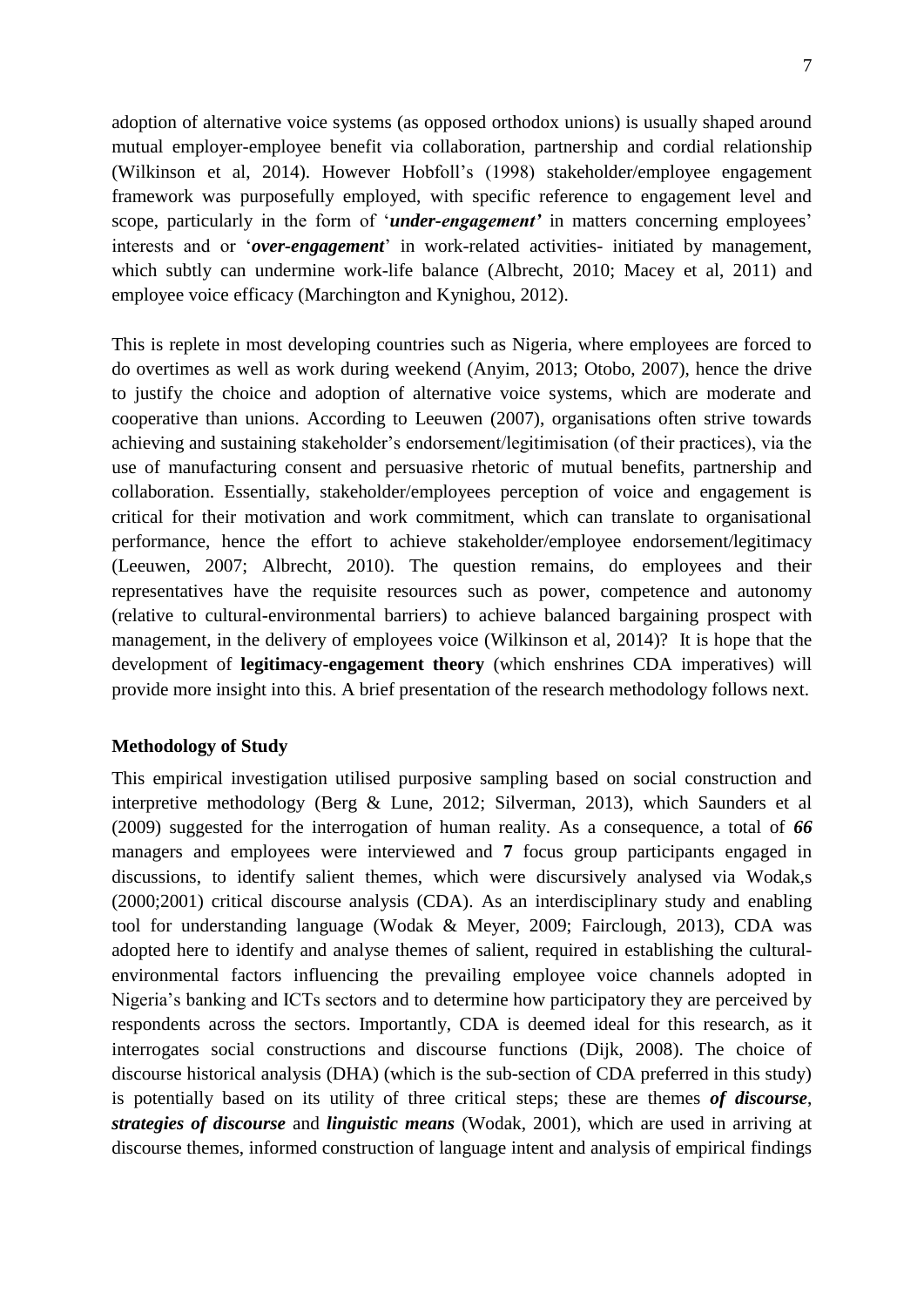of this study. The following sections will present the demography of the case study sectors and organisations, which were ascribed pseudo names.

#### **Demography of Banking Sector**

As shown below (table 1), the banking sector's demography involved the total of 35 participants of which managers (*Hr, Brand, Marketing and Line managers*) are 18 and employees are 17. Out of these 35 participants, 16 are female and 19 are male. 13 of these participants are from Lagos branches, 12 from Abuja and 10 from Porthacourt. The sector has unions but the organisations currently adopt NERs approach to employee voice delivery.

*Table 1: Aggregate Demography of Banking Sector's Sample Frame: Bank 1, Bank 2, Bank 3, Bank 4 and Bank 5* 

| <b>Respondents</b> | <b>Firms</b>     | Mode of<br>Rep | <b>Lagos</b><br><b>Branches</b> | Abuja<br><b>Branches</b> | Port<br><b>Harcou</b><br>rt | Male/<br>Female | <b>Work Position</b>                              | <b>Emplo</b><br>yment<br>Yrs | <b>Total</b>   |
|--------------------|------------------|----------------|---------------------------------|--------------------------|-----------------------------|-----------------|---------------------------------------------------|------------------------------|----------------|
| <b>Managers</b>    | Bank 1           | <b>NERs</b>    | $\overline{2}$                  |                          |                             | 2/2             | 2.1.1/HR/Brand/line                               | $4vrs +$                     | $\overline{4}$ |
| <b>Employees</b>   | Bank 1           | <b>NERs</b>    |                                 |                          |                             | 2/1             | <i>Employees</i>                                  | $6\gamma rs +$               | $\mathfrak{Z}$ |
| <b>Managers</b>    | Bank 2           | <b>NERs</b>    | $\boldsymbol{l}$                |                          |                             | 2/1             | $1,1,1/B$ rand/Mkt/Line                           | $3vrs +$                     | 3              |
| <b>Employees</b>   | Bank 2           | <b>NERs</b>    |                                 | 2                        |                             | 2/2             | <i>Employees</i>                                  | $5vrs +$                     | $\overline{4}$ |
| <b>Managers</b>    | Bank 3           | <b>NERs</b>    | $\overline{2}$                  |                          |                             | 2/2             | $2.1.1$ ./Line/HR/Mkt                             | $7yrs +$                     | $\overline{4}$ |
| <b>Employees</b>   | Bank 3           | <b>NERs</b>    | $\mathcal{I}$                   |                          |                             | 2/1             | <i>Employees</i>                                  | $3vrs$ +                     | $\mathfrak{Z}$ |
| <b>Managers</b>    | Bank 4           | <b>NERs</b>    |                                 | $\overline{2}$           |                             | 2/2             | 2.1.1/Mkt/brand/Hr                                | $4\text{vrs} +$              | $\overline{4}$ |
| <b>Employees</b>   | Bank 4           | <b>NERs</b>    | $\boldsymbol{l}$                |                          |                             | 1/2             | <i>Employees</i>                                  | $3vrs +$                     | 3              |
| <b>Managers</b>    | Bank 5           | <b>NERs</b>    |                                 |                          |                             | 2/1             | $1, 1, 1, \text{/HR/Brand/line}$                  | $8\text{vrs} +$              | $\mathfrak{Z}$ |
| <b>Employees</b>   | Bank 5           | <b>NERs</b>    | 2                               |                          |                             | 2/2             | <i>Employees</i>                                  | $6\text{vrs} +$              | $\overline{4}$ |
| Total              | <b>All Banks</b> | All            | Lagos:                          | Abuja:                   | PH:                         | 19/16           | <b>Brnd</b> /, $4$<br>.5<br>Hr/<br>$\overline{4}$ | All                          | 35             |
| <b>Respondents</b> |                  | <b>NERs</b>    | 13                              | 12                       | 10                          |                 | Mkt/, 5 Line Mangrs-                              | $3yrs +$                     |                |
|                    |                  |                |                                 |                          |                             |                 | & 17 workers                                      |                              |                |

**(Researchers, 2016)**

#### **Demographics of ICTs Sector**

In table 2 below, the ICTs (telecommunication) sector's demography involved the total of 31 participants of which managers (*Hr, Brand, Marketing and Line managers*) are 15 and employees are 16. Out of these 31 participants, 13 are female and 18 are male. 11 of these participants are from Lagos branches, 10 from Abuja and another 10 from Porthacourt. The sector has no unions, it adopt NERs approach to employee voice representations.

*Table 2: Aggregate Demography of ICTs sector's Sample Frame: ICT 1, ICT 2, ICT 3, ICT 4 & ICT 5*

| <b>Respondents</b> | <b>Firms</b>     | Mode<br>of Rep | Lagos<br><b>Branches</b> | Abuja<br><b>Branches</b> | Port<br><b>Harcourt</b><br><b>Branches</b> | Male/<br>Female | <b>Work Position</b>  | <b>Emplo</b><br>vment<br><b>Yrs</b> | <b>Total</b> |
|--------------------|------------------|----------------|--------------------------|--------------------------|--------------------------------------------|-----------------|-----------------------|-------------------------------------|--------------|
| <b>Managers</b>    | $ICT$ $1$        | <b>NERs</b>    |                          |                          |                                            | 2/1             | 1.1.1./HR/Brand/Line  | $4vrs +$                            |              |
| <b>Employees</b>   | ICT1             | NERs           |                          |                          |                                            | 2/1             | <i>Employees</i>      | 7vrs +                              |              |
| <b>Managers</b>    | ICT <sub>2</sub> | <b>NERs</b>    |                          |                          |                                            | 2/1             | 1.1.1 /Brand/Line/Mkt | $6vrs +$                            |              |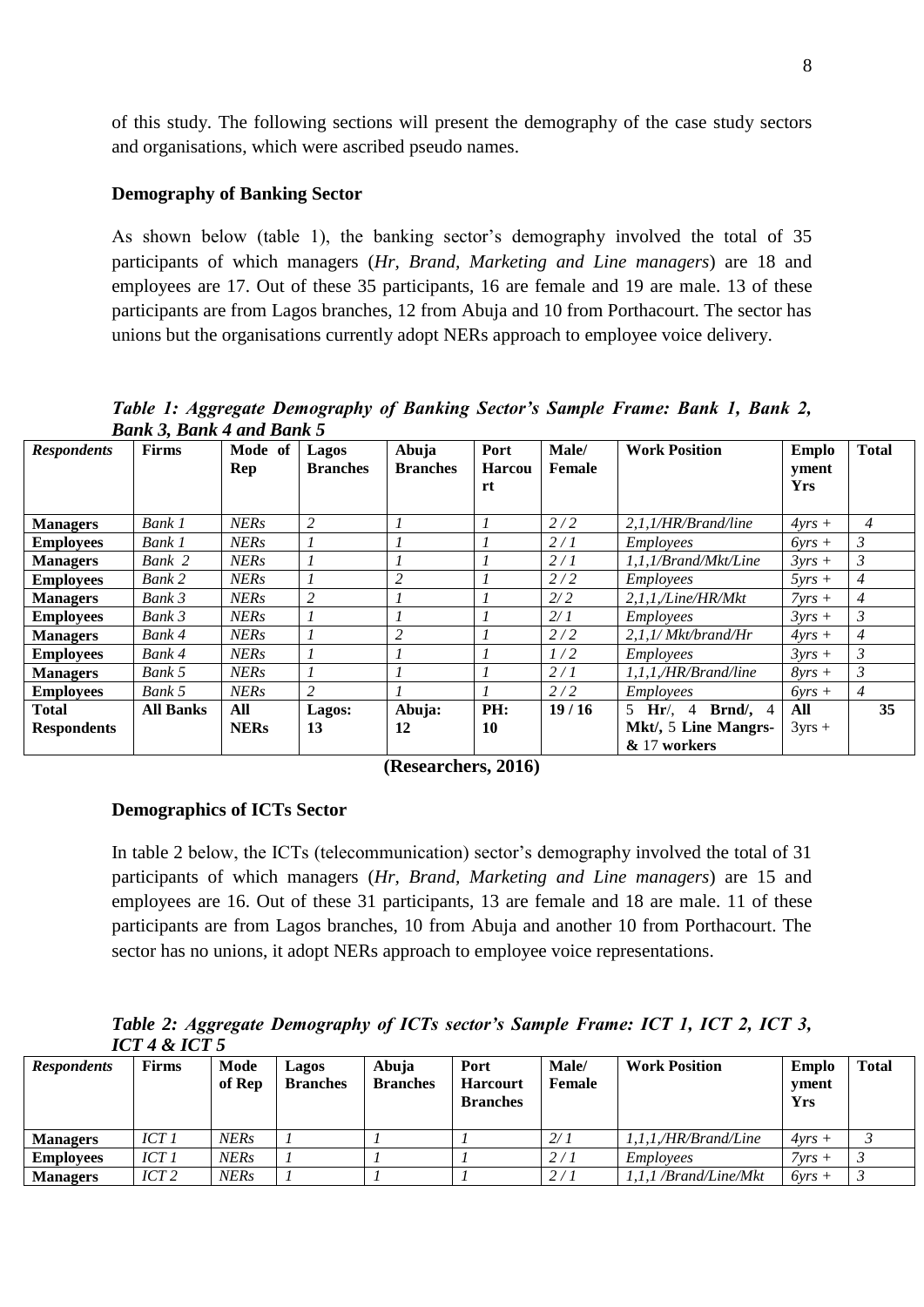| <b>Employees</b>   | ICT 2           | <b>NERs</b> |        |        |     | 2/1   | <i>Employees</i>                    | $5vrs +$        |    |
|--------------------|-----------------|-------------|--------|--------|-----|-------|-------------------------------------|-----------------|----|
| <b>Managers</b>    | ICT3            | <b>NERs</b> |        |        |     | 2/1   | $1,1,1/L$ ine/Mkt/Hr                | $7\gamma rs +$  |    |
| <b>Employees</b>   | ICT3            | <b>NERs</b> | 2      |        |     | 2/2   | <i>Employees</i>                    | $3vrs +$        |    |
| <b>Managers</b>    | ICT4            | <b>NERs</b> |        |        |     | 1/2   | $1,1,1$ Mrk,/Hr//Brand              | $4\gamma rs +$  |    |
| <b>Employees</b>   | ICT4            | <b>NERs</b> |        |        |     | 1/2   | <i>Employees</i>                    | $3vrs +$        |    |
| <b>Managers</b>    | ICT 5           | <b>NERs</b> |        |        |     | 2/1   | $1.1.1$ ./HR/Brand/Line             | $5vrs +$        |    |
| <b>Employees</b>   | ICT 5           | <b>NERs</b> |        |        |     | 2/1   | <i>Employees</i>                    | $5\text{vrs} +$ |    |
| <b>Total</b>       | <b>All ICTs</b> | All         | Lagos: | Abuja: | PH: | 18/13 | 4 Hr/ 4 Brnd/ 3 Mkt/                | All             | 31 |
| <b>Respondents</b> |                 | <b>NERs</b> | 11     | 10     | 10  |       | line Mgrs $\&$ 16<br>$\overline{4}$ | $3yrs +$        |    |
|                    |                 |             |        |        |     |       | workers                             |                 |    |

| (Researchers, 2016) |  |
|---------------------|--|
|                     |  |

## **Demography of Focus Group and Locations**

As highlighted below (table 3), the focus group comprised of 7 participants from across the sectors. The first focus group sitting held in Lagos involved 3 participants of which 1 is female and 2 male representatives, 2 from ICT sector organisations and 1 each from the banking sector. The second sitting was held in Abuja and involved 2 participants of which 1 is female and 1 male representative each from the two sector organisations. The third sitting held in Porthacourt involved 2 participants of which 1 is female and 1 male representatives each from banking and ICTs sectors.

*Table 3: Aggregate Demography of Focus Group Sample Frame: Bank, ICTs and Petroleum,* 

| <b>Focus</b><br>Group<br>in | <b>Banking</b> | Mode of Rep | IC | <b>Mode of Rep</b> | <b>Male/Female</b> | <b>Employment</b><br><b>Yrs</b> | <b>Total</b> |
|-----------------------------|----------------|-------------|----|--------------------|--------------------|---------------------------------|--------------|
| Lagos                       |                | <b>NERs</b> |    | <b>NERs</b>        | 2/1                | $4 \text{ vrs} +$               |              |
| Abuja                       |                | NERs        |    | <b>NERs</b>        | 1/l                | $5 \, vrs +$                    |              |
| <b>PortHacourt</b>          |                | <b>NERs</b> |    | <b>NERs</b>        | 1/1                | $3 Yrs +$                       |              |
| Total                       |                | <b>NERs</b> |    | <b>NERs</b>        | 4/3                | $3$ Yrs +                       |              |

**(Researchers, 2016)**

**U**sing pseudo names, participants (or sample population) were labelled **bank 1, 2, 3, 4** & **5; ICTs 1, 2, 3, 4** & **5** and **Focus Group 1, 2, 3, 4, 5, 6 and 7,** bringing the total sample population to 73. To this end, this sample size can be conceived to have attained what theories have described as lending credence to research methodology and findings via inclusive mechanism (Saunder et al, 2009; Silverman, 2013), considering the balanced participation of male and female across diverse locations of sample frame. Indeed, Porthacourt can arguably represent the commercial centre of the Eastern Nigeria and Lagosthe Western and the commercial centre of Nigeria, while Abuja-the North and the Federal Capital territory of Nigeria. These cities were purposefully selected for this study, being the most population dense cities in the country (Falola & Heaton, 2008), with the highest number of (these firms) offices and employees. The empirical section (which is data presentation and analysis of study) follows next.

#### **Empirical Sections**

As recalled, the CDA extension of discursive-historical analysis (DHA) utilises three key analytical dimensions, but due to the remit of this study, the first two (themes of discourse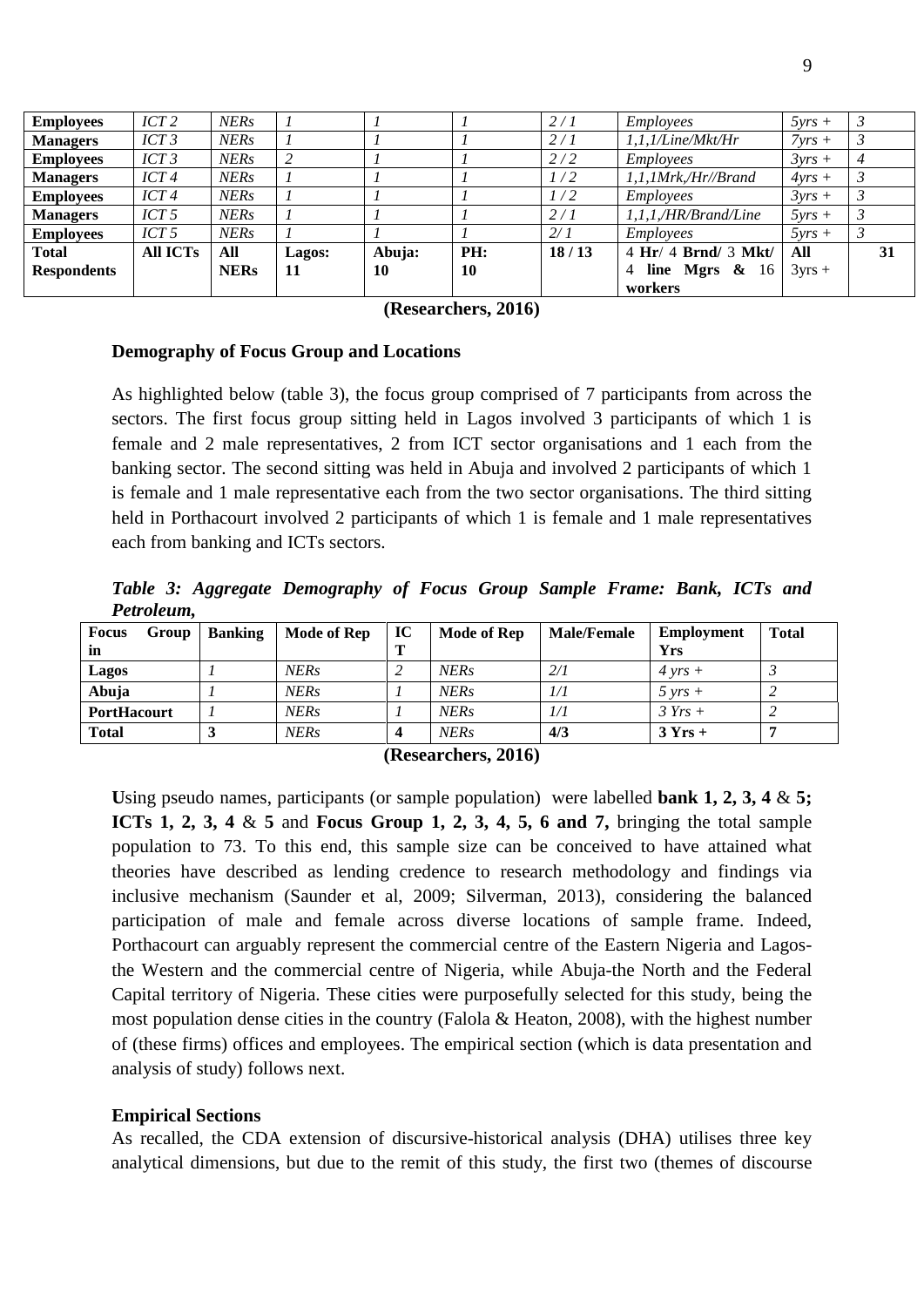and strategies of discourse) were adopted, to identify and analyse recurring salient themes. When certain themes of salient or topic reoccur across discourse of organisational norms, Fairclough (1992) and Wodak (2001) suggest they can be applied in arriving at discursive judgement, which in this case is the perception of employee voice channels and their participatory dynamics, which resonates with Fairclough's (2003) inter-discursive analysis and Wodak's (2000) inter-textual strategy. A graphic depiction of the analytical framework will make these sections clearer and easier to follow.

|                               | <b>Discursive Themes of Salient</b>                                                                                                                                                                                                                                                                                                                              |                                      |                                |                                                                                                     |
|-------------------------------|------------------------------------------------------------------------------------------------------------------------------------------------------------------------------------------------------------------------------------------------------------------------------------------------------------------------------------------------------------------|--------------------------------------|--------------------------------|-----------------------------------------------------------------------------------------------------|
|                               |                                                                                                                                                                                                                                                                                                                                                                  |                                      | <b>Employee Voice Channels</b> |                                                                                                     |
|                               | <b>Non-unionised Employee Representation (NERs) -</b>                                                                                                                                                                                                                                                                                                            |                                      |                                | <b>Union Representation</b>                                                                         |
| Employee                      | Village Meeting, Village Square Meeting, Active Hr<br>Office, Staff Association Forum, Breakfast with CEO,<br>Engagement Forum, One-to-one<br>Managers, Team Briefing, External Employee<br>Engagement Survey, Internal Survey, Joint Consultation<br>Council (JCC), My pain Website & Social Blog and<br>others (Currently adopted by all of the organisations) | with                                 |                                | ASSUBIFI, NASSUBIFI & NEABIA (Banking<br>Sector Unions) ( <i>Currently not adopted</i> )            |
|                               |                                                                                                                                                                                                                                                                                                                                                                  |                                      | <b>Strategies of Discourse</b> |                                                                                                     |
|                               | How participatory are the above listed Voice Channels?                                                                                                                                                                                                                                                                                                           |                                      |                                |                                                                                                     |
|                               |                                                                                                                                                                                                                                                                                                                                                                  |                                      |                                | Cultural-Environmental Dimensions (e.g. NERs, Fear, Favouritism & 'my oga at the top syndrome-MOTS) |
| Legitimacy<br><b>Strategy</b> | Persuasion & Manufacturing<br>consent                                                                                                                                                                                                                                                                                                                            | <b>Strategy</b><br><b>Engagement</b> |                                | of Level & Scope of Engagement                                                                      |
|                               | (Sub)Strategies of Discourse                                                                                                                                                                                                                                                                                                                                     |                                      |                                |                                                                                                     |
|                               | Institutional/Normative Legitimacy                                                                                                                                                                                                                                                                                                                               |                                      |                                | Strategic/Managerial Legitimacy                                                                     |

**Fig. 1:** *Framework for Discursive Themes of Salient: Employee Voice Channels*

#### **Source: Researcher (2016)**

# **Discursive Themes and Strategies of Analysing Salient Themes**

Following Cillia et al's (1999) *matrix of topic*s (p. 158) which defined how salient themes can be identified and interrogated, certain macro semantic themes were highlighted including their corresponding narratives and perceptions (see Appendix), in relationship with the various employee voice channels adopted in Nigeria. Apart from *ASSUBIFI, NASSUBIFI* and **NEABIA** (the financial sector unions), which however are currently not being adopted in the sector; the channels of voice captured across the two sectors are all non-unionised employee representations (**NERs)** in nature with diverse names including **Village meeting, Village square meeting, Breakfast with the CEO and Staff forum** amongst many others. Furthermore, theme of '*cultural-environmental dimensions'* were identified and interrogated, to establish how participatory these channels are perceived by respondents (see fig.1). These themes of silent were adopted based on responses from participants, researcher's knowledge of the research terrain and employee representative channels as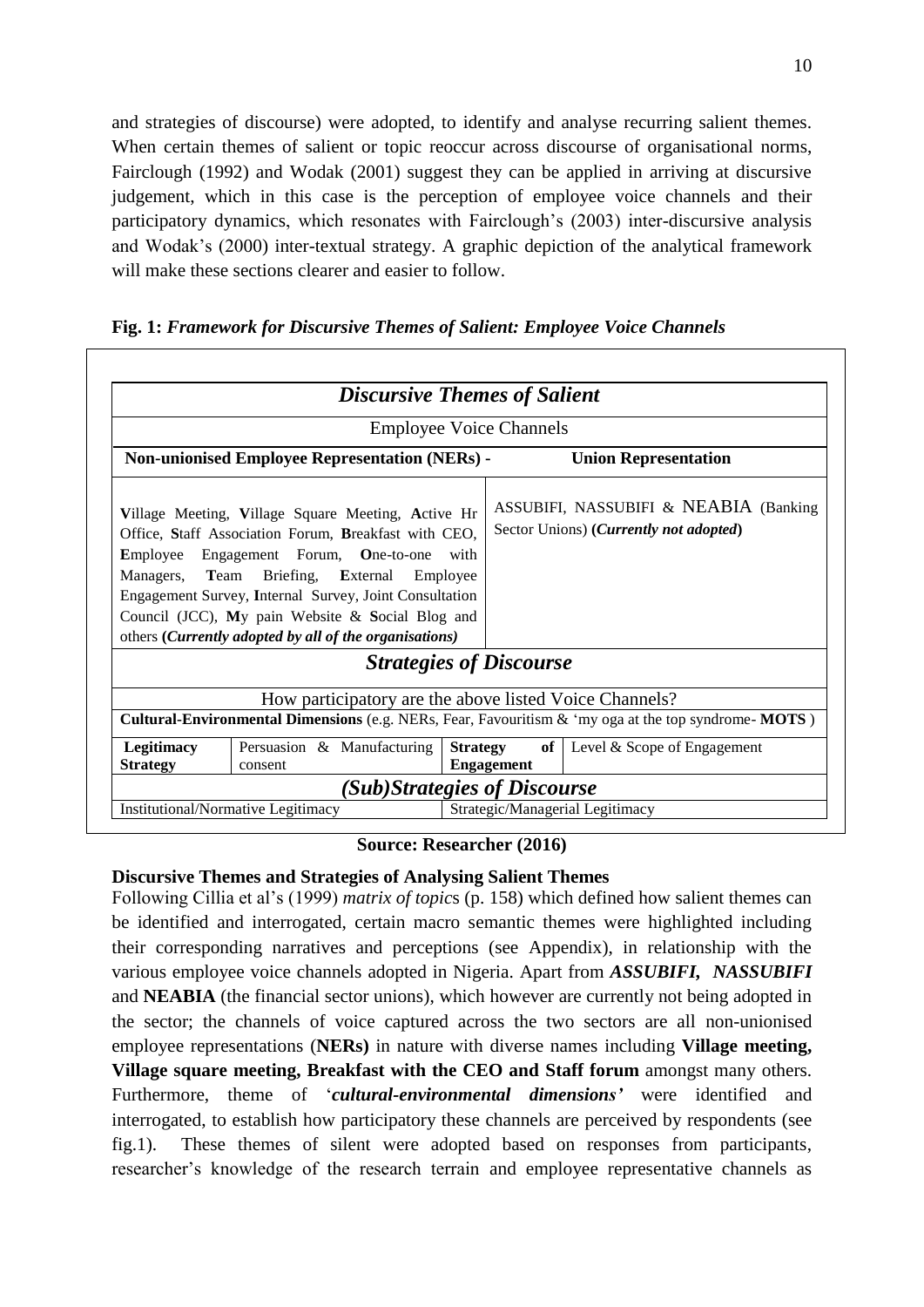covered in the global extant literature. Thus, this approach addresses themes of discourse and strategies of discourse (Wodak, 2000; Fairclough, 2003; Leeuwen, 2007) employed by management to earn employees'/stakeholder's endorsement and legitimacy of organisational practices (Vaara et al, 2006) including management choice and justification of alternative voice systems (NERS). The following section turns to the theoretical affiliation of this study

#### **Theories Informing Themes of Salient: Legitimacy & Engagement Theories**

The relationship between the themes of salient highlighted in this section is interrogated, in relationship with the dynamics of employee voice mechanisms covered in the extant literature. These themes of salient borders mainly on the choice of employee voice approach preferred and adopted by management, and as such, draws from *engagement theory* (Hobfoll, 1998; Albrecht, 2010; Macey et al, 2011) which implicates organisations' desire to be seen as engaging stakeholders, particularly employees, via specific voice channel deemed appropriate by management. Similarly **legitimacy theory** of persuasion and manufacturing consent (Herman and Chomsky, 1988) are central to this section, as they implicate management's desire to manufacture a consent of responsible, caring and ethical organisation, to persuade stakeholder/ employees into endorsing and legitimising the choice of voice and engagement systems adopted in organisational setting (Cho & Patten, 2007; Carnegie, 1936). Also crucial here is Suchman's (1995) institutional and strategic legitimacy, the former focuses on organisational drive to be seen as meeting legitimacy criteria and ethical business standards-as perceived by the societal setting and the wider community, while the later is preoccupied with swaying internal stakeholders (such as employees) into endorsing organisational practices and norms, hence corporate tools for control. These theories have largely shaped the themes and analysis of discourse presented in this study, which follows next.

# **Employee Voice Channels Adopted in Case Study Organisations**

Extant literature has provided two basic mode of employee representative platform adopted by contemporary organisations in employment relations, which are orthodox union and Nonunionised employee representations (NERs) (Thomas, 2013; Wilkinson, 2014). While this two can co-exist; union representations are known to have been adopted previously in Nigeria's public sector employment (Nwoko, 2009), however, responses from participants in this current study tend to depict a rapidly shifting trend towards NERs platforms across the Banking sectors (which is both public and private sector) and ICTs sector (which is predominantly private sector). According to majority of managers:

> "*we have unions which are ASSUBIFI and NASSUBIFI- but like most banks, we do not subscribe to them. However, employees are effectively engaged via our active Hr Office, Team briefing forum, Village square meeting, internal survey platform and Breakfast with*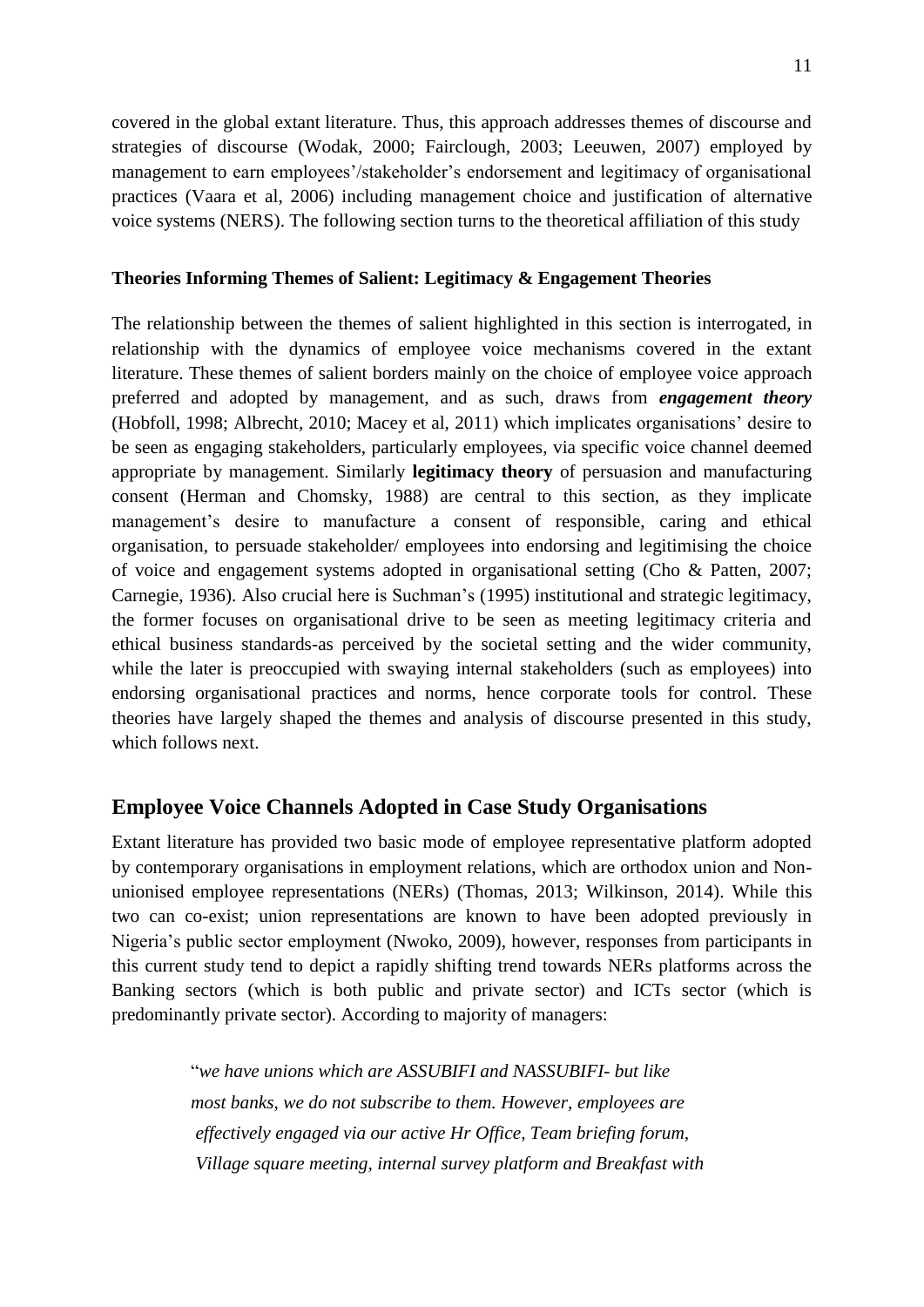#### *the CEO* (**Bank 1 Line Manager**)"

 "*We have alternative channels such as the Village square meeting, Employee engagement forum, My pain website consider. the staff association forum and others, but no union* (**ICT 1 Marketing Manager**)"

*"There are unions in most sectors, but for obvious reasons, full time and permanent employees are not eligible to their subscriptions. Besides, signing up against union subscription forms part of the pre requisite for employment* (**Focus Group 1**)"

Along same axis, some employees claimed to have disregarded any desire for union subscription, because they are not convinced or compelled to do so, others claimed it does not make any difference between union and NERs "*as they all represent platform of lips service* (**ICT 1 Employee**). In this direction, one extract also read;

> "*I see no particular significance of union existence and the so called collective bargaining, rather, unionism is far more counter-productive than it appears, particularly in this part of the world. This work environment is scary* (**Employee Bank 3**)"

The above resonates with culture of fear and insecurity that has shaped employer and employee relationship in Nigeria's work environment (Iyayi, 2009), which stems partly from the institutional dynamics of workplace justice founded upon acceptance of unequal distribution of power and the rising rate of unemployment, which compounds to hinder employees from speaking up. One employee lamented that;

> *employees are sceptic of making opposing statements in the current employment environment, they just want to manage their job, at the mercy of their superiors. You either shut up, go with the flow, keep your job or quit* (**ICT 5 Employee**)*"*

Thus, the non-existence of union representation in these sectors chimes with Erapi's (2011) evidence of rapid union decline in Nigeria's employment environment, which many western writers have identified with as the function of NERs surge (Marchington and Kynighou, 2012). From managerial viewpoint, unionism is outdated, counterproductive, compromised, inflexible and ineffective (amongst other draw backs) and unfit for  $21<sup>st</sup>$  century purpose. Some of the extracts that typify this mood include:

 *"the function of unionism is completely misplaced today with*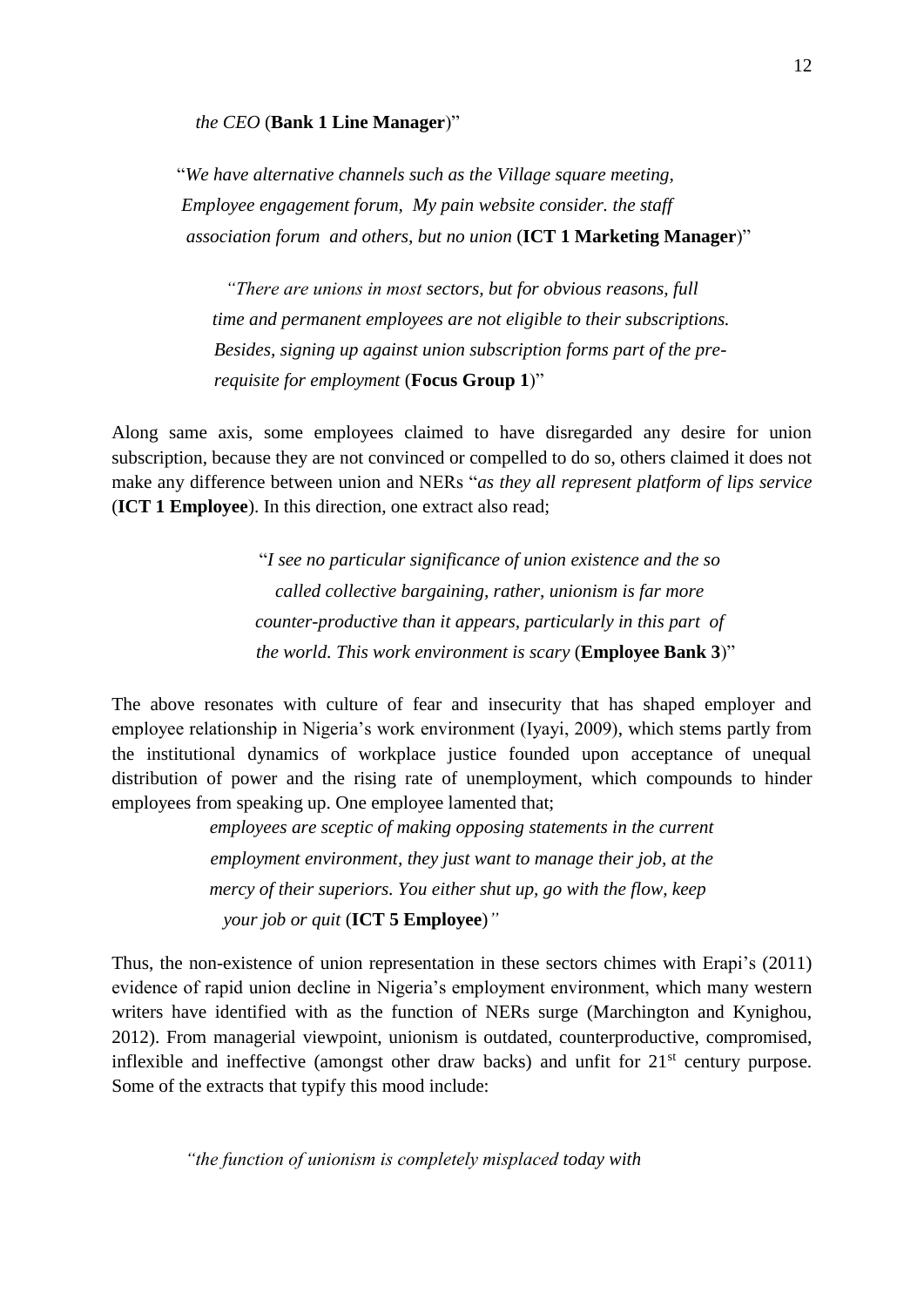*union leadership hijacking the course for their own personal interests* (**ICT 3 Brand Manager**)".

"*unionism brings about too many conflict, because they see themselves detached from the management of the organization in which they represent employees* (**Focus Group 7**)"

The above underscores common managerial excuses presented in the extant literature in justification for union avoidance (MacLeod & Clarke, 2009; Thomas, 2013), however some elements of high power distant culture is implicated in motives driving the choice of NERs in this current study. Thus, the trend of employee representation (based on this study) appeared to have majorly shifted towards alternative platforms (see fig 1), which lack collective bargaining mechanisms hence classified under NERs, as they not only differs with orthodox union in nature; but also raises questions regarding their participatory efficacy (Wilkinson et al, 2014; Gollan et al, 2015). To this effect, some statements were captured below;

 *"we have a range of employee representation avenues here, but obviously, they are not authentic avenues for employees to express their voice, let alone challenge the status quo, especially the village meeting which involves management top hierarchy. So, employees will not want to make unguarded comments (***Bank 2 Employee***)*"

 *The staff association is more like the village meeting which is management oriented, it encourages employees to speak up supposedly, but less likely to accommodate anyone challenging the powers that be (***Focus Group 2***)"*

*Apart from the External Employee Engagement Survey, we operate the My Pain website but as you know, this is a management controlled and monitored website. If your voice is not favoured by your Oga (boss), then you probably have yourself to blame (***ICT 3 Employee***)"*

*imagine asking the CEO at the breakfast meeting to increase your salary? or why some colleagues were sacked? That may spell the end of your employment if they perceive you may corrupt other employees* **ICT 2 Employee***)* 

*"in short those in the superior positions that are delegated with the role*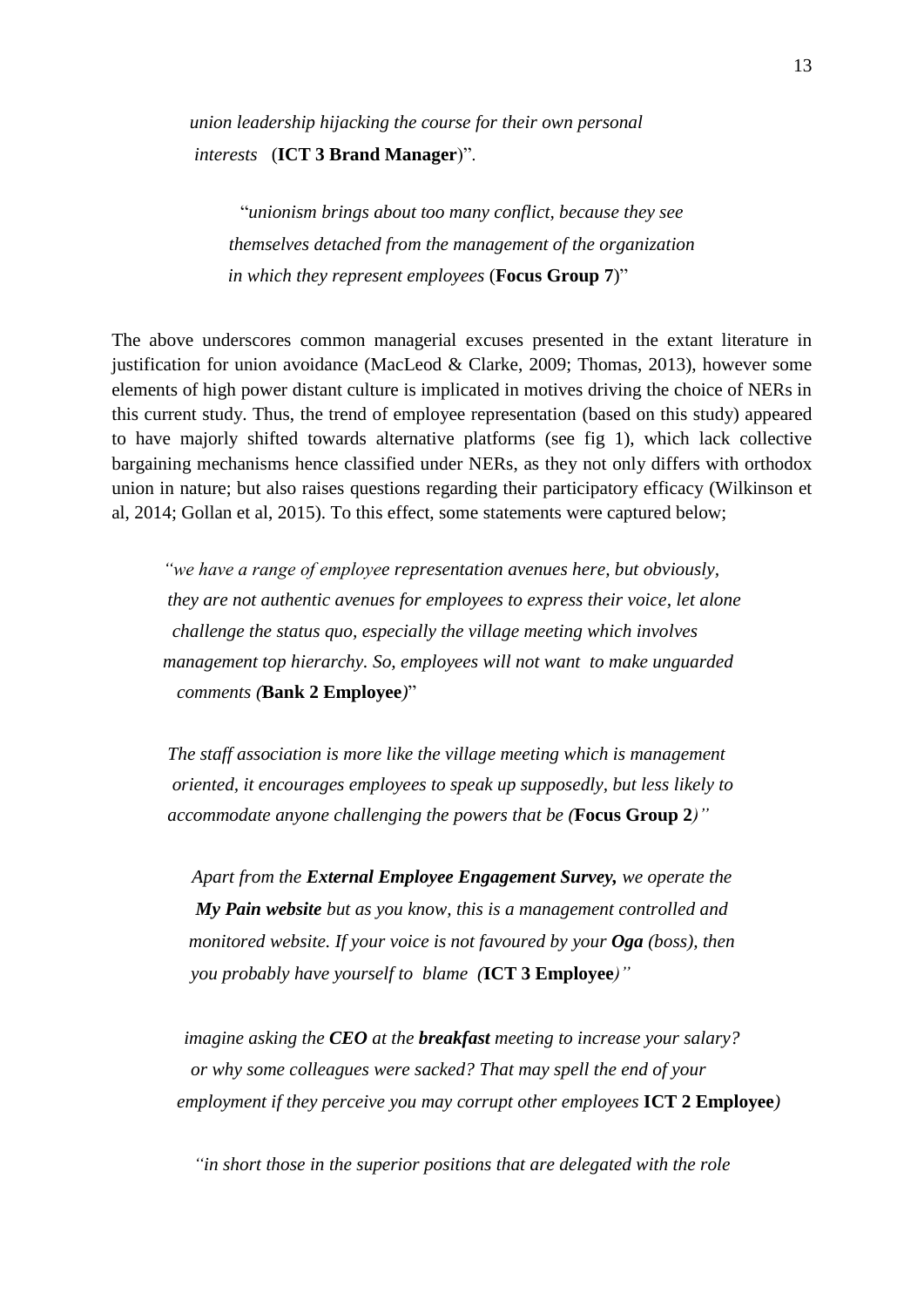*of pushing employees information and grievances to the management are mostly the one that will discourage you from making such move (***Focus Group 5***)"*

From the foregoing, it is clear employees are represented across the two sectors organisations via NERs platforms, note, the major difference between NERs as defined in western context and NERs as highlighted in this current study is the term **Village meeting** and **Breakfast**  with the CEO which adopt more or less same voice mechanism. While the Village meeting is the dominant and widely adopted voice platform across the whole organisations interrogated, other alternative voice channels highlighted in this study have the same characteristics with the village meeting. As recent studies have supported, no matter their names and their unique approaches, NERs have same agendas and outcomes in nature, which are penchant for individual voice approach and abhorrence for collective bargaining (Barry and Wilkson, 2015; Gollan et al, 2015; Donaghey, 2016), a common characteristics noted within the range of voice channels listed here (see fig 1).

The **V**illage **M**eeting or **S**quare meeting took its root from the traditional African monarch systems where different constituencies (villages) are represented by selected elders/chieftains in gatherings before the king, to deliberate over societal issues including enacting new policies and providing common ground for ordinary people to voice out their concerns (Ahiauzu: 1986; Akpan, 2009). Perhaps the choice for the names/terms '*Village*' or *CEO* were inspired and widely adopted in the Nigeria's employment relations to sway stakeholders/employees' endorsement and legitimacy, as it denotes element of joint consultation and collective attributes, which underpin legitimacy theory of manufacturing consent and persuasion (Herman and Chomsky, 1988), adopted to encourage participation and reassurance of participants' protection against intimidation or victimisation. This tendentious motive demonstrates how employees' interests are placed at the centre of management rhetoric, with the view to gaining stakeholder's endorsement of organisational behaviours (including the choice of employee voice channels) (Cho & Patten, 2007; Carnegie, 1936). Indeed, as vindicated in one statement;

> "*the Village meeting is like our traditional ethos, people do not usually challenge but say exactly what the king want to hear. The same apply to management established voice platform, where you dare not challenge your Oga (boss)*(**Focus Group 7**)"

As can be gleaned from the foregoing, in replacement with union voice, the NERs platform is widely adopted and justified by managements across the case study organisations. The common assumption here is that NERs are moderate platform built on the value of cooperation, respect for superiors and aligns with Nigeria's culture of power distance, as opposed to the rather confrontational orthodox union. However, there is no formal documentation of NERs, and so, how participatory are these platforms?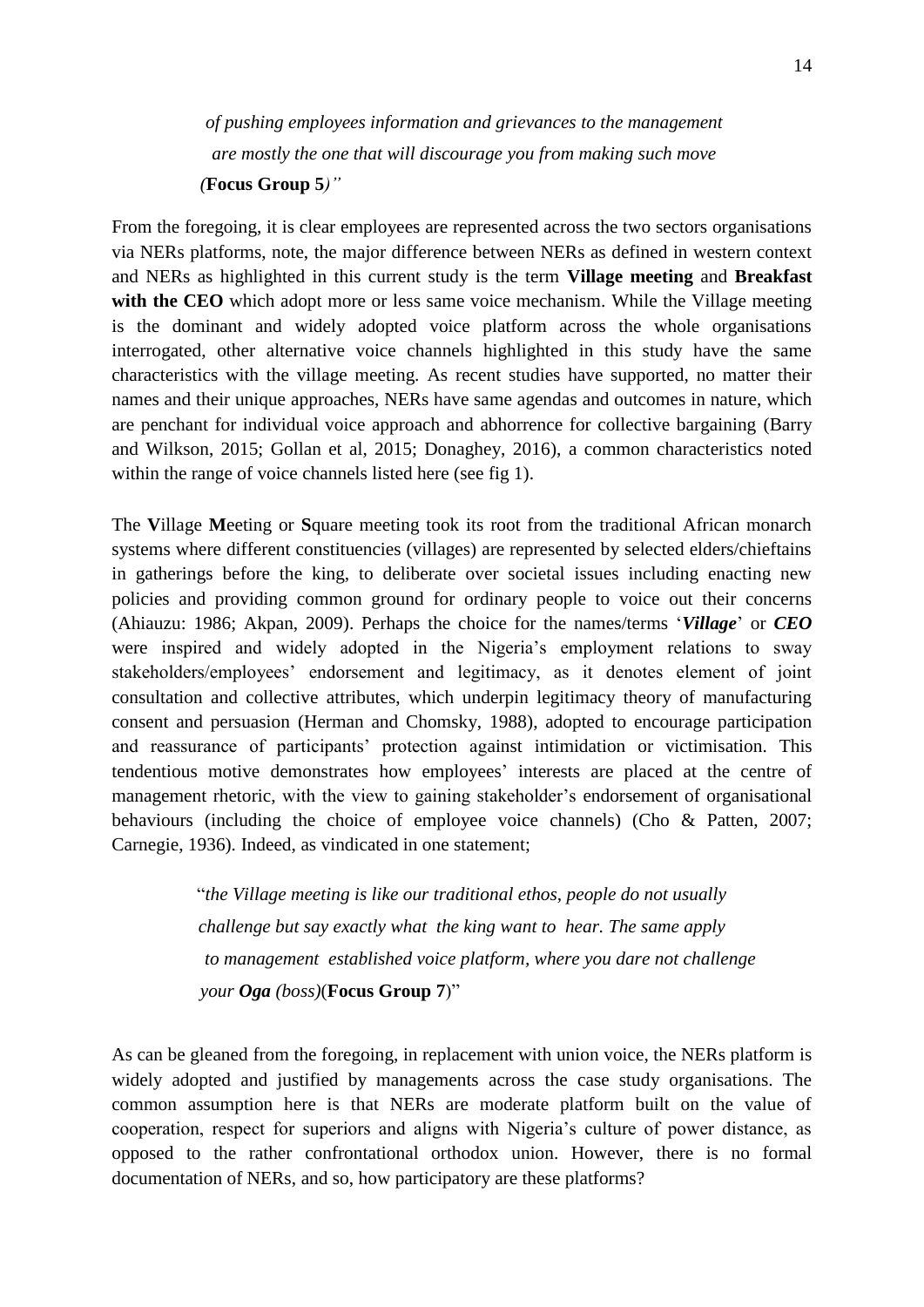## **The Participatory Efficacy of NERs Platforms in Case Study Organisations**

In view of Cillia et al's (1999) *matrix of topic*s (p. 158) and Belal's (2004) reflexive and interactive method of analytical interrogation of organisational practices, themes of '*Cultural-Environmental Dimensions',* were discursively identified and brought to perspective, as demonstrated in the following sections.

# *Cultural-Environmental Dimension: NERs surge, High rate of Unemployment, Fear, Favouritism and My Oga at the Top Syndrome (MOTS)*

The consideration of the cultural-environmental context is deemed critical in determining how participatory these voice channels are perceived by respondents. The culturalenvironmental dimension is multifaceted; first, there is an element of institutional and strategic avoidance of orthodox unions- largely assumed the most effective and collective bargaining platform for employee voice representation, as opposed to NERs which is managerially and individually oriented (Thomas, 2013). Similarly, the ever rising unemployment, fear, favouritism and 'my oga at the top syndrome (MOTS)' provide the basis for the interrogation of these voice channels. As one manager explained:

> "*This is a non-unionised but a performance driven environment, when you get things done according to set target- you certainly get your reward. So that motivates you to go out there, meet the target as well as the reward* (**Bank 3 Hr Manager***)".*

Subtly, with NERs prominence, employees voice are left at the mercy of employers, however, management is habitually seen to argue in denial of voice marginalisation or the existence of friction, provided the mode of representation is NERs, as opposed to union that are traditionally known for instigating conflict (Wilkinson et al, 2014). On this note, another manager continued:

 *"All parties are provided equal opportunity to voice their concerns, provided the boundaries are not overstepped (***Oiler 1 Line Manager***)"*

The above finds expression in what Van Dyne et al (2003) described as workplace relationship and partnership based on employees' resignation, fear, intimidation and forced cooperation, where management alone dictate mode of cooperation (Cathcart, 2014). In line with the above, one respondent noted:

*"there is no competition within the sector due to high rate of unemployment. Depending on whom you know at the top, this situation leave employees with little*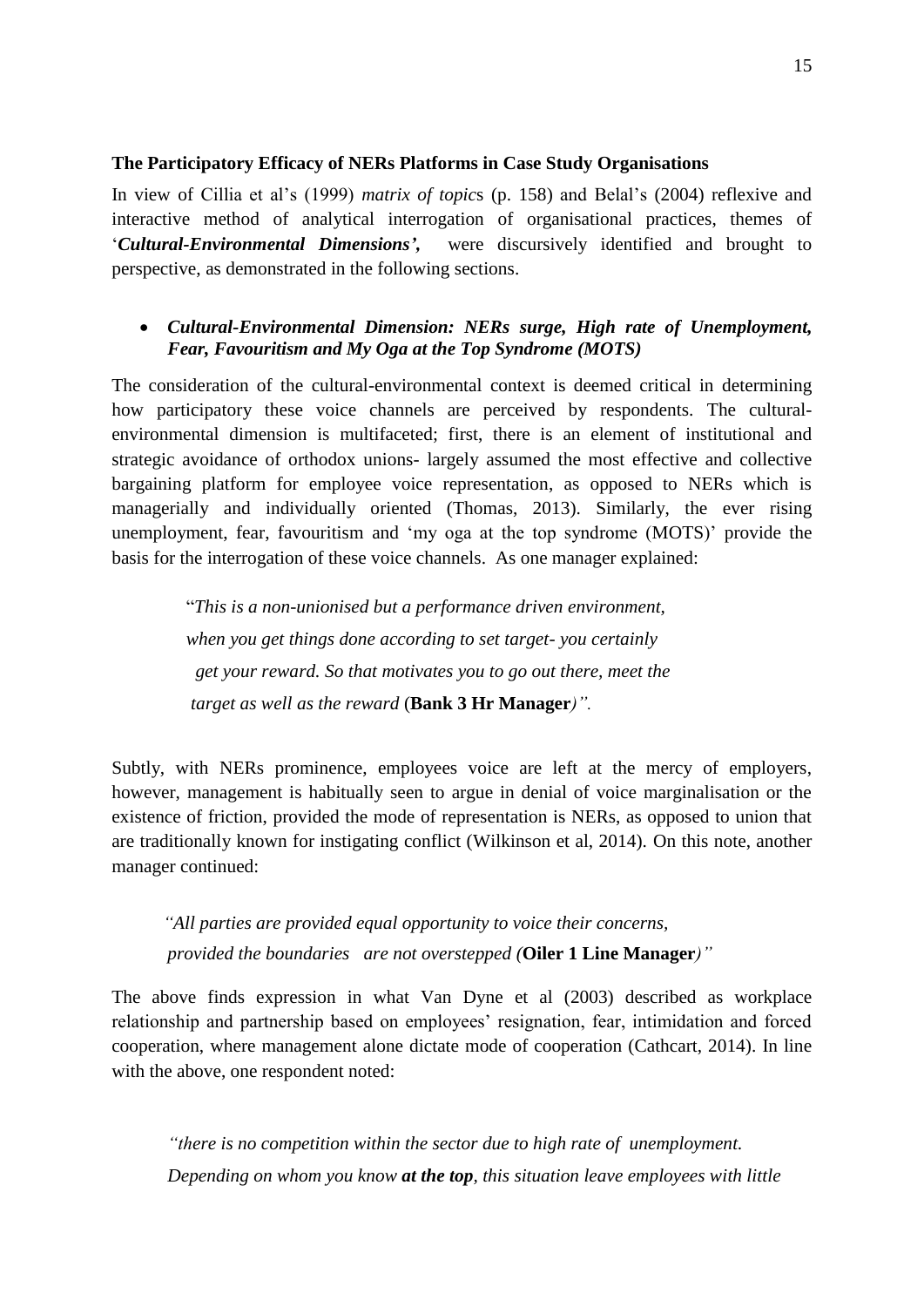*or no room to bargain with management in decision processes* (**ICT 5 Employee**)".

Parallel to the above, one employee noted:

"*voice is facilitated individually rather than collectively, which outcome may depend on the state of relationship between the Oga's (managers)and the individuals. Interestingly, we all prefer individual engagement approachbecause everybody is suspicious of one another, with regards to whistle blowing for instance (***Bank 3 Employee***)*

Similarly:

*" I wish to live this team, 'my oga (boss)'is a tribalist, He has his way of creating different sub-cliques and double standards for appraising employees' performance within the team. I just don't trust him enough to disclose my concerns* **(ICT 5 Employee)***"*

The foregoing indicates that where there exist slight forms of engagement (if any), it is likely to be exclusively dependent on who you know at the top and your personal relationship with such person, which also implicates the theme of 'favouritism' in employment relations (MacLeord & Clarke, 2009). As can be recalled, NERs is often seen as a platform of fear and intimidation, which makes it almost impossible for individual to voice out, except if such voice effort is favoured, backed and protected by someone at the top (Ahiauzu: 1986; Akpan, 2009). Similar to favouritism is a Nigeria's long existing 'power distance-related' cultural embodiment known as "*My Oga at the Top Syndrome* -(**MOTS)**", which essentially gained global media prominence since 2013, when it was used in a Channel TV by a chief security personnel (NSCDC) to avert interviewer's questions (Irene, 2013; Chukwu, 2013). Rather than respond to questions regarding why job applicants are complaining over the institution's multiple websites, which are rather confusing; the Chief security refused to provide any answer and had continued to shift responsibility to his superiors, such as "it is my oga at the top that would give you answer to this question", "*it is not my responsibility*", "*response of this question will have to come from the top*". Indeed, relative to MOTS which is common phenomenon in Nigeria, one respondent noted:

 "*it is our cultural ethos to respect our elders, leaders and people at the positions of authority. This value dovetails to the work environment, which requires you to follow the hierarchical order, including the prohibition of unsolicited voice effort (***Bank 5 Line Manager***)*"

Though highly steeped in power distance culture, 'My Oga at the Top Syndrome (MOTS) has some element of silo-effect in management science, where sharing of common task and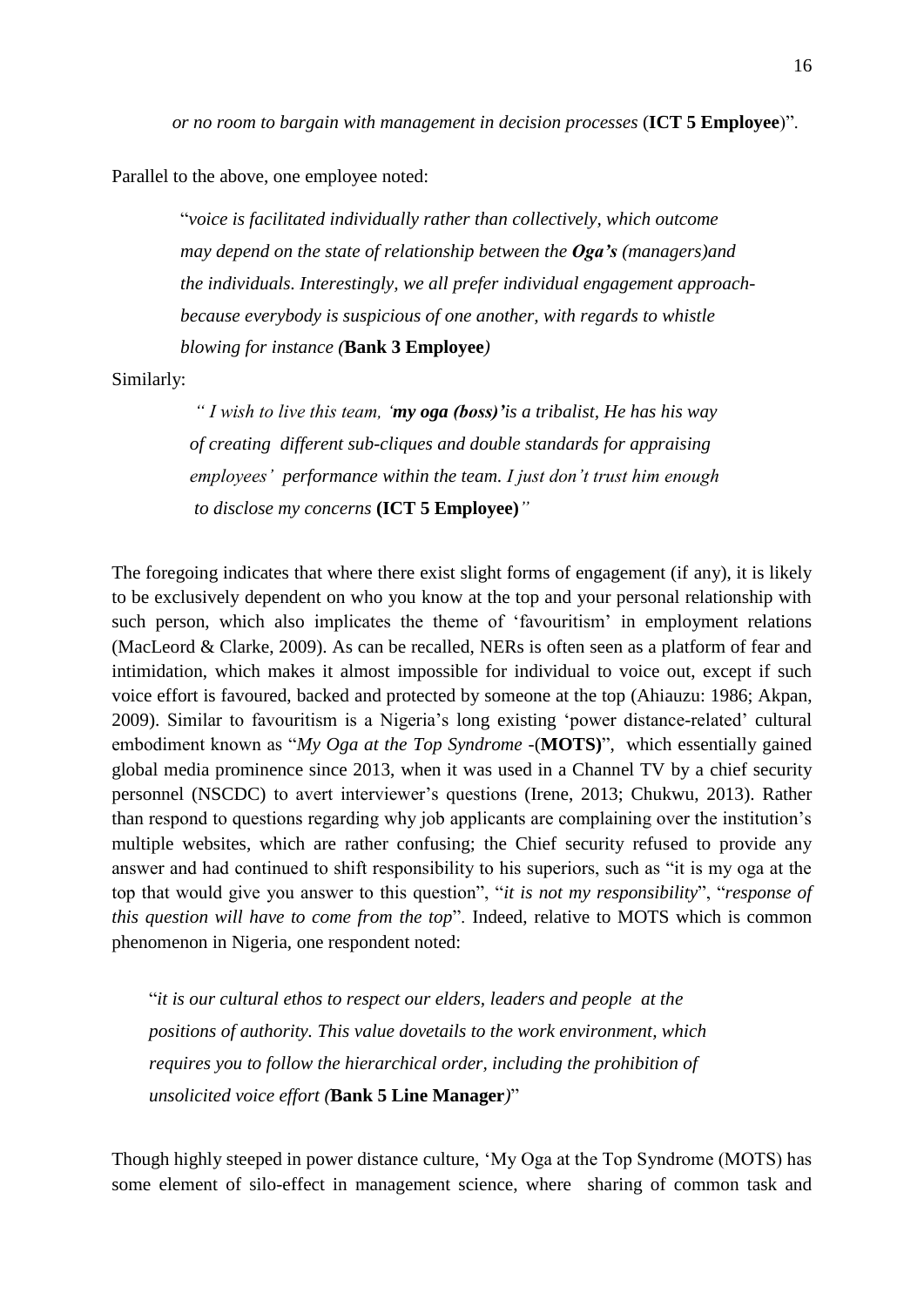power resources are facilitated along the line of hierarchy, departments and or groups etc, which discourages sharing or accommodating ideas from other quarters for improved collaboration of work process. However, the 'MOTS' has a Nigerian context which subtly not only differs from silo-effect; but also is consciously and unconsciously endorsed within the socio-corporate environment, hence the acceptance of power inequality and superiorsubordinate relationship in the country. The use of '**My Oga'** simply means 'my senior boss', which can also be substituted with '*daddy*' or '*mummy*' used in Nigeria's social and work environment to show respect to people at high positions and to also portray them as mini-Gods, who cannot be challenged or put right (Ahiauzu: 1986; Akpan, 2009). The issue with MOTS is that it creates a work environment where everyone is encouraged to avert personal responsibility and self initiative, while shifting accountability elsewhere, such as '*it is not my responsibility, but the CEO's, Director's, or manager's etc*'. As noted in the extract below:

"*it is not in my power as a manager to comment or change organisational policy, rather, it is the function of the ogas at the top. The village meeting is facilitated for employees to comment on issues* (**ICT 5 Hr Manager**)"

Indeed, it is aberrant to challenge the status quo in a hierarchical setting, however it is expected that employment relations actors lead change somehow (no matter their position), as opposed to the '*not my responsibility'* attitude, which has only exacerbated the Nigeria's hostile and disengaging employment environment (Iyayi, 2009), as no one is willing to take voice risk. This resonates with numerous statements extracted from the empirical discourses:

> "*these platforms here are far from participatory, they are one dimensional and mainly shaped around work commitment and efficiency concerns, but no commitment to work-life balance, which underscores our parameter for judging employee voice and engagement efficacy. Rather, we are constantly reminded of the consequences of overstepping bounds* (**Focus Group 10**)"

 *we are always informed at the communication/staff forum ones specific policies have been passed. So we are not involved during drafting and review processes leading to the enactment of these policies* (**Focus Group 1**)"

*"Call it Village square meeting, employee voice forum or breakfast with CEO, truth is, employees are too scared to voice out. Employee representative bodies often have avoided raising pressing issues such as terms of work and*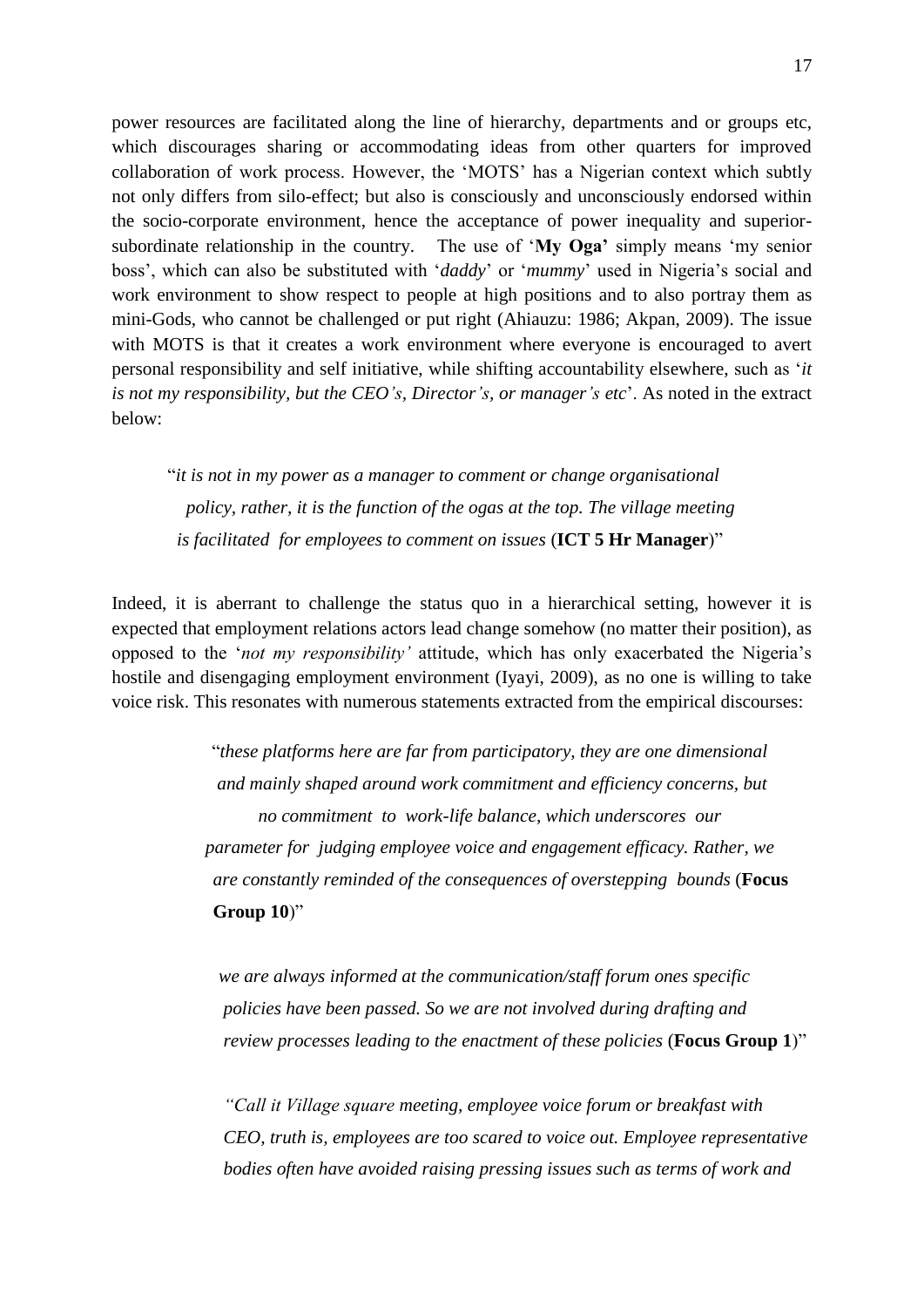*conditions out of fear of being sacked, choosing instead to discuss canteen matters such as menu quality and sanitary matters (Bank 1 Employee*)"

The foregoing is indicative of the (non-) participatory nature of employee voice and engagement as observed in the dynamic of NERs channels (MacLeord & Clarke, 2009), which has been widely adopted across the two sectors employment. Thus, from the responses garnered and analysis generated here, these NERs oriented platforms are replete with Nigeria's unique cultural-environmental barrier of high power (PD) index and rising unemployment, which have coalesced in fuelling fear, intimidation, favouritism and apparent voice marginalisation observed in the characteristics of these voice channels. Essentially, the '*my oga at the top syndrome* (MOTS), a Nigeria's unique cultural norm of power distance (PD) has only serve to validate the acceptance of the non-participatory nature of the voice channels adopted by management in this study, and thus tantamount to employee silence rather than voice. Theoretical analysis and discussion is presented next.

# **Theoretical Analysis and Discussions**

In response to the current call for research studies to adopt critical turn (Bakre, 2004), this current study has employed CDA and its DHA extension, to interrogate how organisational practices and norms are endorsed and legitimised (Fairclough, 1992; Wodak, 2001), in Nigeria's employment terrain, in the context of the channels of voice adopted and justified by management and how participatory they are perceived by respondents.

Being a precursor to critical theory, CDA is considered a "*problem-oriented*" (Waugh et al, 2015:72) and "*multimodal meaning making*" interdisciplinary language tool (Djonov and Zhao, 2014:4) which facilitates nuance understanding of "*how societal structure influences discourse structures*..., *how they are instituted, legitimised* reproduced*, confirmed* or countered *by talk or text*" (Wodak 2011b,p.60). Thus, CDA can be instrumental in understanding the dynamics of employee voice channels in Nigeria, particularly, being a pragmatic language tool that facilitates multiple theoretical affiliations, necessary in understanding the "*missing link*" between language construction, the underlying intent and meaning (Wodak 2011b,p. 60).

Based on these multi-theoretical credentials, CDA framework was combined with **legitimacy-engagement theory** (developed in this study) and discourse historical analysis (DHA), to discursively identify a range of alternative voice channels prevailing across the sectors. These are *Village Meeting, Active Hr Office and Breakfast with CEO amongst others (all of which fall within NERS)*, which were justified via the communicative framework founded within legitimacy theory (manufacturing consent and persuasive strategy), deployed to legitimise organisational behaviours and actions (Wodak, 2001; Dijk, 2008), such as the avoidance of unions and adoption of NERs in this case.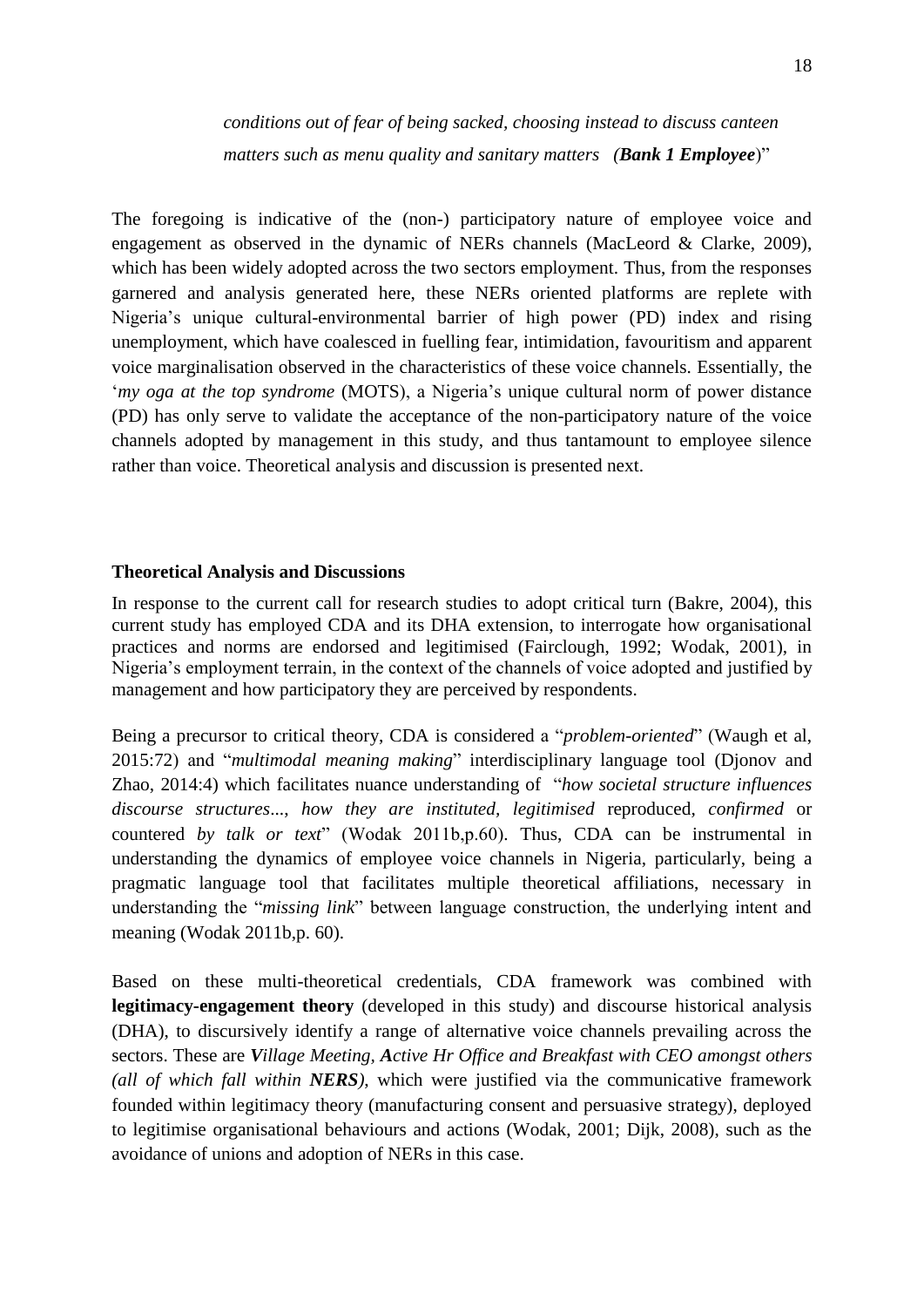Importantly, theory of organisational legitimacy (Suchman, 1995) and Wodak's (2000) linguistic properties were employed to interrogate the surge of NERs platform, which uncovered managerial systemic abhorrence for representative union voice, which it views as disruptive, inflexible, incompetence, corrupt, selfish, compromised and generally counterproductive to employer-employee's mutual interests. The question however remains how participatory are NERs platforms in the delivery of genuine employee's voice (Macleord & Clarke, 2009; Wilkinson et al, 2014), in a cultural-system of high power distance index (Hostede, 2001)? Consequently, via the imperatives of engagement concept, the themes of **cultural-environmental dimension** (such as the *surge of NERs platform, high unemployment, culture of fear, intimidation, favouritism and MOTS)* were revealed as significant barriers to genuine employee voice and engagement, due to the widening power distance, which inheres within these voice channels adopted by management. This section has looked at the implication of **legitimacy-engagement theory**, which also has **institutional** and **strategic** affiliation to this discourse.

#### **Institutional & Strategic Salient of Legitimacy and Engagement**

From the **institutional perspective**, these themes of salient (NERs platforms) entails managerial attempt to observe the legal requirement for employees' mandatory consultation, which subtly responds to the many critics of Nigeria's employment sectors for poor stakeholder/employee accountability and engagement (Madu, 2013; Emesh & Songi, 2014). The preponderant utility of the (non-confrontational and non-participatory) NERs portends element of institutional dimension, which depict organisations as meeting both legal and moral hallmark of employee voice and engagement requirement (essentially necessary for work commitment and efficiency. The justification of NERs here chimes with Habermas's (1987) legitimacy theory, relative to organisational tendency to adopt communicative strategies of persuasion and manufacturing consent, to depict organisational behaviours and actions in positive light and to intertwine the notion of mutual interests and engagement commitment in stakeholder-employers relationship (Leeuwen, 2007). Suchman (1995) described this as discursive strategies employed to gain stakeholder approval and legitimacy of normative institutional fundamentals, deployed by management to sway stakeholder's perception of the cultural-environmental barriers including high power distance index and poor resource state of employee representative bodies (Umar and Hassan, 2014), embraced by management to disengage and further marginalise their voice.

The **strategic dimension** of legitimacy and engagement theories are seen to play critical role in uncovering the tendentious appropriation of the salient themes (noted in the various channels of voice adopted by management and the overt use of engagement and mutual rhetoric), which are viewed as discursive strategies intended at gaining employees consent and legitimacy of corporate behaviours and practices (Wodak, 2001). By reminding employees of the gross failures of unions and the range of mutual benefits associated with NERs platforms; management tends to create certain persona, which paint others negative but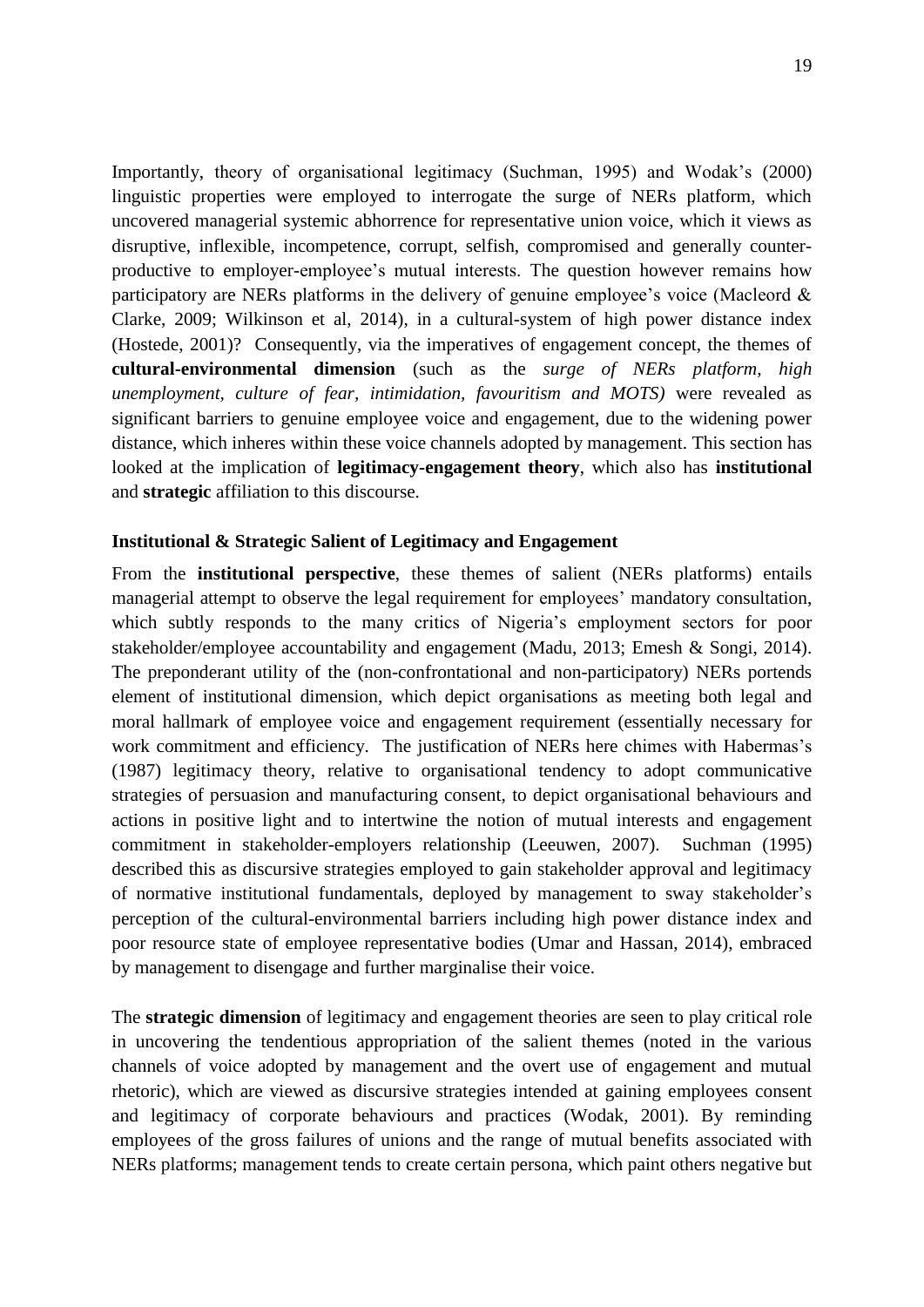positively depicts management as committing towards employee voice and engagement, a rationalisation strategies well described in Leeuwen's (2007) discourse treatises, which also implicates acquiescent voice noted in the warning against '*overstepping bound*'. Based on Fairclough's (1992) and Wodak's (2001) discursive analysis, the underlying motive here is to foreground the long and short term sustainability of the corporation, which is dependent on the employees (the brain box), whose endorsement of the NERs platform is critical for agenda setting and other managerial prerogatives. However, engagement framework was deployed to clarify what may constitute genuine voice to employees (Albrecht, 2010; Macey et al, 2011), and thus, considering the pervasive cultural-environmental factors, largely embroiled in high power distance (PD) index and 'my oga at the top syndrome (MOTS)', which is compounded by the growing rate of unemployment, the NERs platform are far from participatory.

#### **Conclusion**

While the ICTs sector is found to adopt NERs platform from the outset; the financial sector unions (ASSUBIFI & NASSUBIFI) have been systematically avoided in recent time, this leave employees across the two sectors to be predominantly represented via NERs, which has no formal documentation in Nigeria's employment relations literature. Although these platforms are given diverse names, they all have same non-unionised and individualised approach to employee voice, which aligns with managerial prerogative. Relative to institutional and strategic legitimacy, management is observed to pursue stakeholder's/employees' endorsement, such as the legitimisation of these NERs platforms by instilling persuasion and manufacturing consent founded within discourse strategies and linguistic construction, which defines CDA. However, engagement concept raises critical questions as to the participatory efficacy of these voice channels based on the unique nature of Nigeria's cultural-environmental barriers that are steeped in high power (PD) index and rising unemployment, which have coalesced in fuelling fear, intimidation, favouritism and apparent voice marginalisation observed in the characteristics of these voice channels. As noted earlier, the '*my oga at the top syndrome* (MOTS) has only serve to validate the acceptance of the non-participatory nature of the voice channels adopted by management in this study. This study leaves us at how trade union intend to respond, which is a question for another day.

#### **Research Implications**

By relying on Woodak's (2001) and Leeuwen's (2007) frameworks of discourse themes and strategies of discourse, this empirical enquiry observed that organisations have resorted to the adoption of NERs platform, for reasons (for and) beyond the scope of union avoidance, which are largely driven by cultural-environmental dynamics. The problem however is that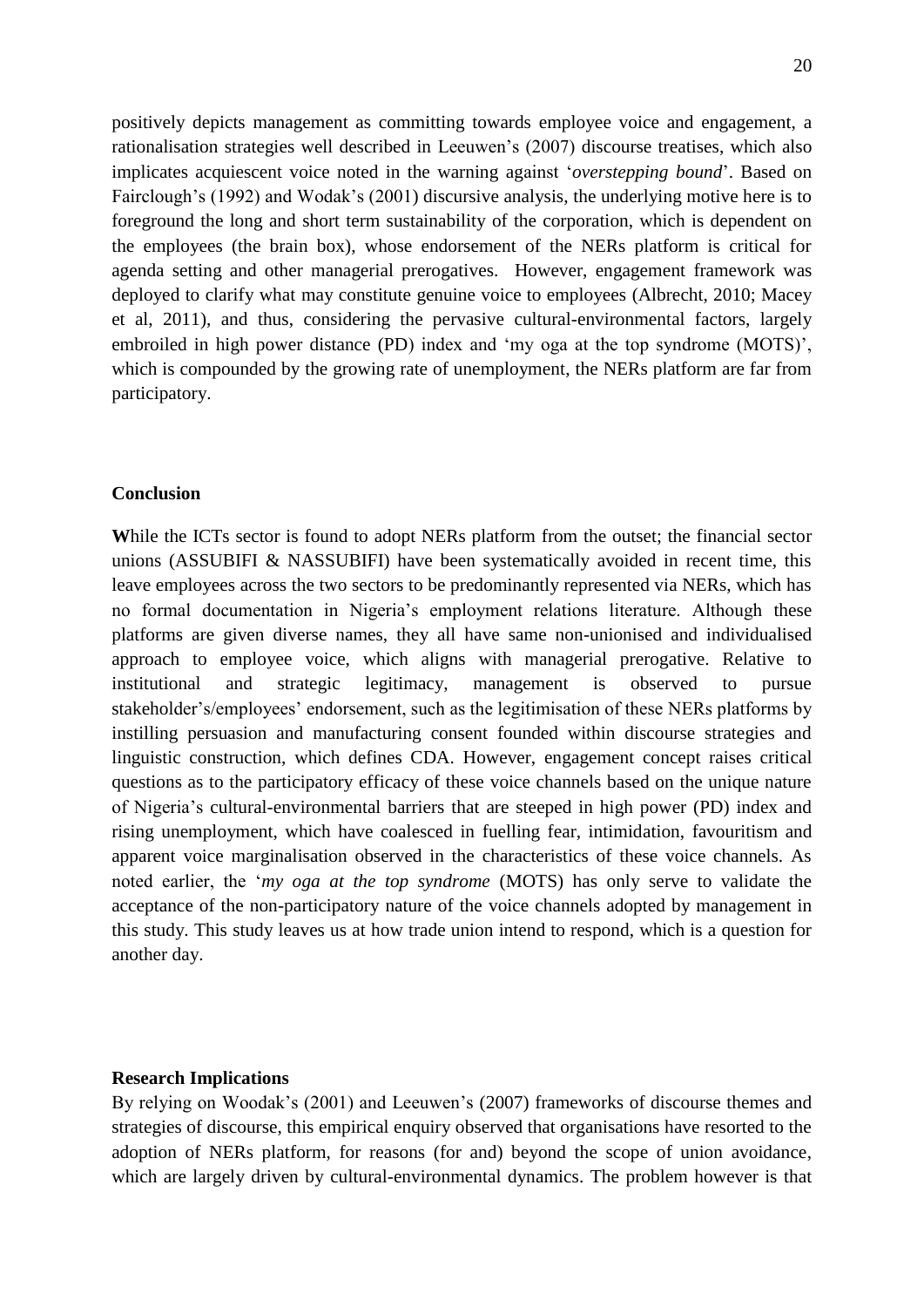NERs concept does not exist in Nigeria's employment relations literature and it is relatively less understood in this terrain, and for employee voice to make sense in an employment environment that is currently overwhelmed by the surge of alternative voice channels, NERs concept need to be understood critically, which calls for the attention of researchers in this area. Furthermore, it raises more questions regarding how trade union intend to respond, which may draw the attention of researchers and academics across this terrain.

#### **Contributions**

This study has made theoretical and practical contributions; which includes the research methodology adopted in employee voice study in developing world (Nigeria). Indeed, as opposed to the dominant survey, thematic and content analysis utility, this is the first of employment relations study to adopt CDA (an interdisciplinary critical theory) in interrogating employee voice channels and their authenticity in Nigeria via interview and focus group discussion. Secondly, a theoretical contribution was made here, via combining legitimacy theory and engagement theory, to form **legitimacy-engagement theory,** which was instrumental in the interrogation of organisational behaviours from both managerial and employee perspective. Thirdly, while numerous studies have approached employee voice in Nigeria from the prism of trade unions, with just a few providing sketchy outlooks on the shifting trend towards alternative voice; none has clearly addressed this from the perspective of NERs, which is central to this current study. Finally, this study has added theoretical value to the knowledge and understanding of employer-employee relationship via the uncovering of certain cultural-environmental factors such as high power distance (PD) and 'my oga at the top syndrome **MOTS**' that have influenced the surge of NERs and voice marginalisation in Nigeria's employment sectors.

#### **Further Research**

Findings here are not being generalised, and thus, establishing a trend in the study of NERs and their efficacy in Nigeria requires a lengthier timeframe and expanded sample frame, which may necessitate quantitative research approach. In addition, CDA is relatively new in employee voice studies, particularly in the developing countries such as Nigeria and thus may generate some controversies, given it criticism by few writers who find it as not only "self marketing" (Chilton, 2005: 21); but quite ignorance of critical "context" which need put "into account" (Breeze, 2011:514), These issues have been taking into account, by relying on Nigeria's heuristic of employee voice trend, to complement data analysis and study's findings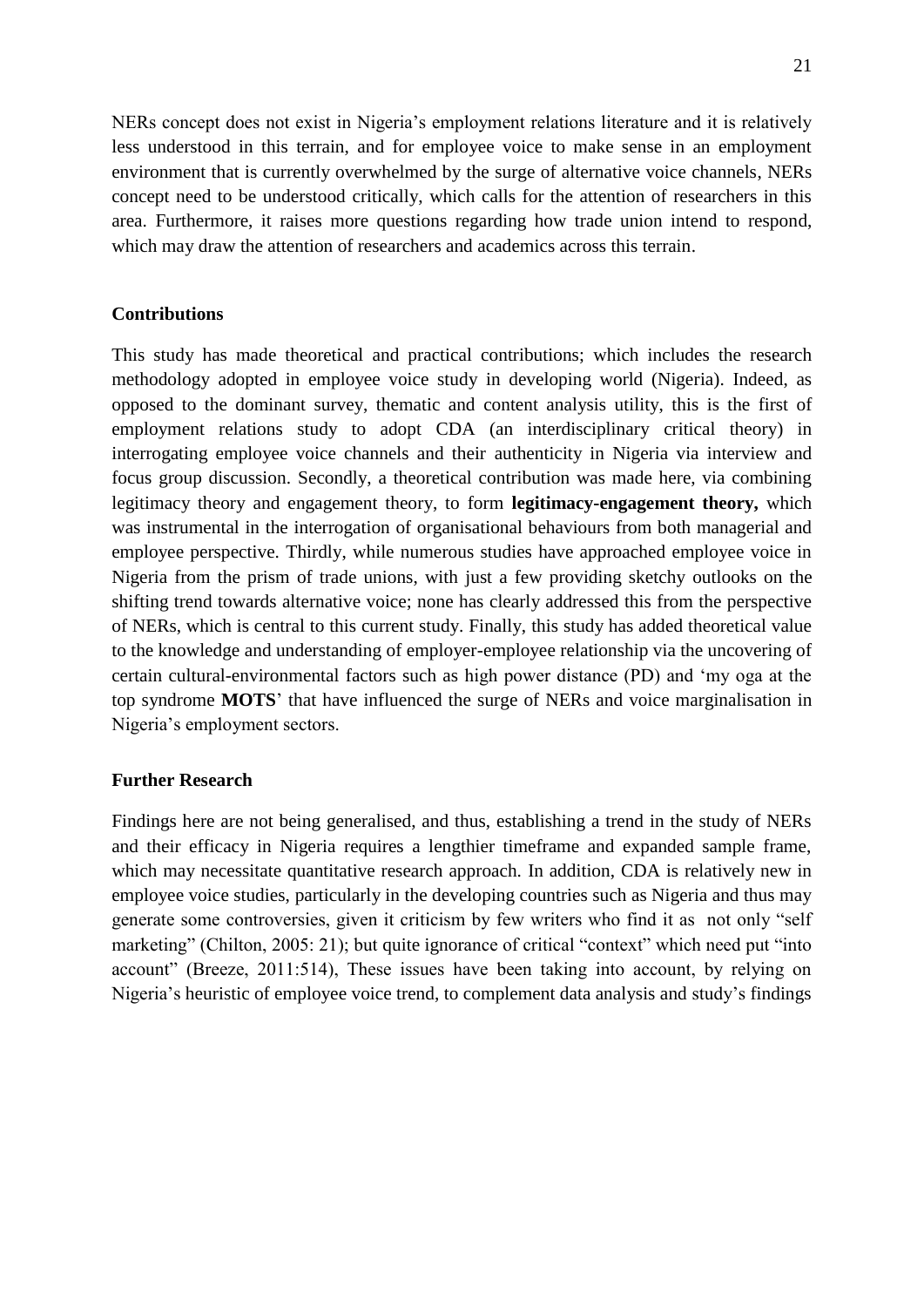## **Bibliography**

Belal, A. R. (2004). *The Prospects for Corporate Social Reporting (CSR) in Bangladesh*. Doctoral thesis. Sheffield: University of Sheffield.

Albrecht, S.L. (2010). *Handbook of Employee Engagement: Perspectives, Issues, Research and Practice*. Edward Elgar Publishing

Ahiauzu, A.I. (1986). The African Thought-System and the Work Behavior of the African Industrial Man. *International Studies of Management & Organization*, *16*(2), pp.37-58.

Akpan, W. (2009). When Corporate Citizens 'Second Class' National citizens: The antinomies of corporate-mediated social provisioning in Nigeria's oil province. *Journal of Contemporary African Studies*, 27, 1, pp. 105-18.

Anyim, F.C., Ekwoaba, J.O . & Shonuga, A.O. (2013). Industrial unionism and its bargaining correlates in the Nigerian industrial relations system. *Journal of Management and Strategy* 4, 3, p.56

Avgar, A. and Owens, S. (2014). *Voice in the Mutual Gains Organisation*, In A, Wilkinson, J. Donaghey,T. Dundon, and R. Freeman (eds), The handbook of Research on Employee Voice. Northampton: Elgar

Belal, A. R. (2004). *The Prospects for Corporate Social Reporting (CSR) in Bangladesh*. Doctoral thesis. Sheffield: University of Sheffield.

Berg, B. L. & Lune, H. (2012). *Qualitative Research Methods for the Social Sciences*. (8th ed). London: Pearson.

Carnegie, D. (1936). *How to win friends and influence people*. London: Simon and Schuster

Cathcart, A. (2014). Paradoxes of Participation: Non-Union Workplace Partnership in John Lewis'. *The International Journal of Human Resource Management*. [25,](http://www.tandfonline.com/loi/rijh20?open=25#vol_25) [6,](http://www.tandfonline.com/toc/rijh20/25/6) pp.762-780.

Cho, C. & Patten, D. M. (2007). The Role of Environmental Disclosure as Legitimacy Tools: A research note. *Accounting Organisations & Society*, 32, 7, pp. 639-647

Chukwu, S.C. (2013). Before We Pardon My Oga at the Top. The Nigerian Voice. Available at- [http://www.thenigerianvoice.com/news/110348/before-we-pardon-my-oga-at-the](http://www.thenigerianvoice.com/news/110348/before-we-pardon-my-oga-at-the-top.html)[top.html.](http://www.thenigerianvoice.com/news/110348/before-we-pardon-my-oga-at-the-top.html) Accessed 28 January, 2016.

Cillia, R. D, Reisigl, M., & Wodak, R. (1999). The Discursive Construction of National Identities, *Discourse and Society*, 10, 2, pp. 149-173.

Dau-Schmidt, Kenneth Glen, Ellis and Benjamin, C. (2011). *The Relative Bargaining Power of Employers and Unions in the Global Information Age: A Comparative Analysis of the United States and Japan*'. IND.INTL & COMP.

Dijk, van, T. A. (2008). *Discourse and Context: A Socio-Cognitive Approach*. Cambridge: Cambridge University Press.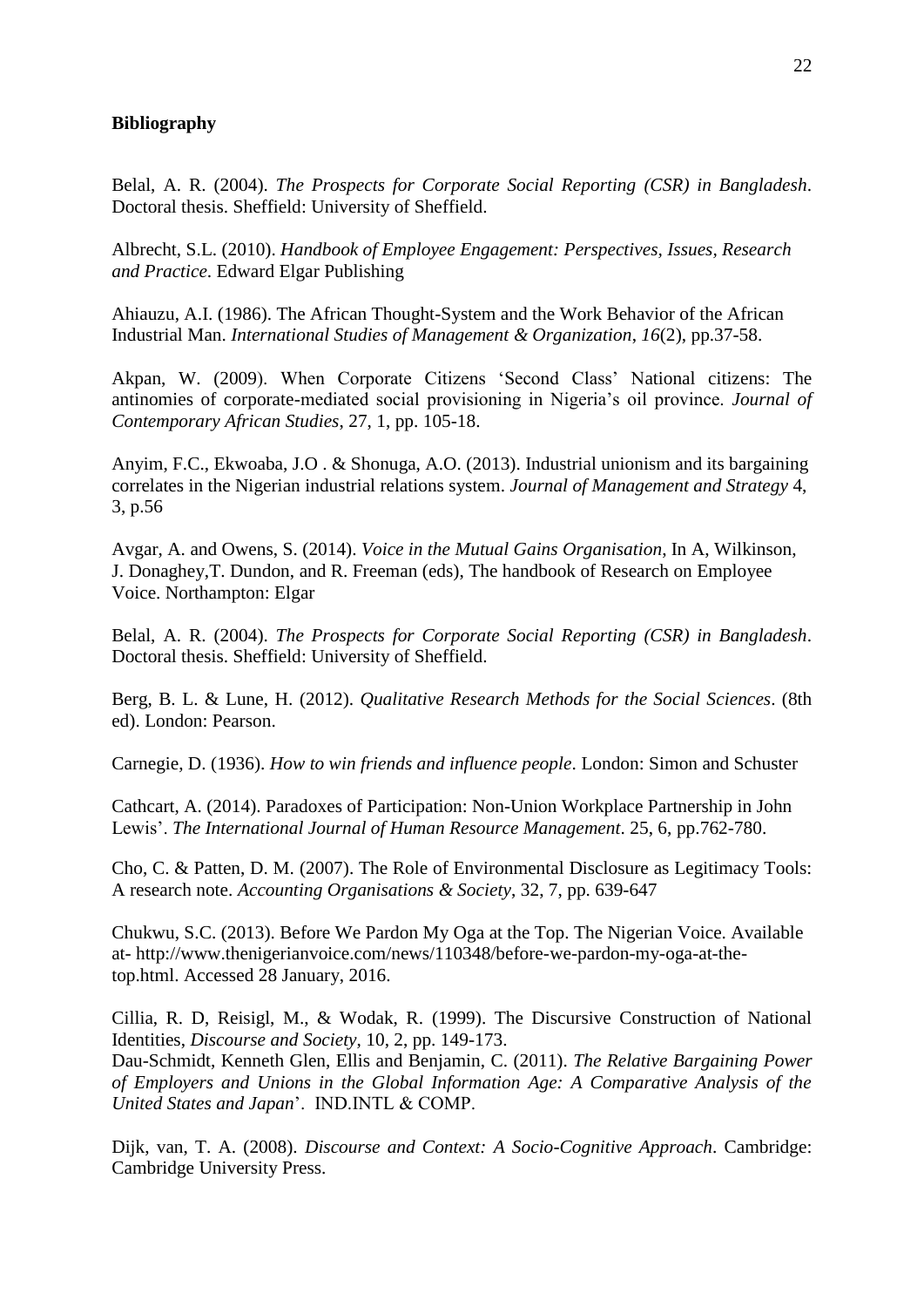Donaghey, J. (2016). *[Trojan Horse or Tactic? The case for Partnership.](http://wrap.warwick.ac.uk/72412/)* In: Wilkinson, Adrian and Johnstone, Stewart, (eds.) Partnership and Cooperation at Work. Palgrave Macmillan. (In Press)

Dundon, T., Cullinane, N., Donaghey, J., Dobbins, T., Wilkinson, A., & Hickland, E. (2015). Double Breasting Voice Systems: An Assessment of Motives, Arrangements and Durability'. *Human Relations*, 68 (3):489-513

Emeseh, E. & Songi, O. (2014). CSR, Human Rights Abuses and Sustainability Report Accountability. *International Journal of Law and Management*, 56, 2, pp. 136-151.

Erapi, G. (2011). Privatisation, Trade Union Strength and Bargaining Power in Nigeria's Finance and Petroleum Sectors'. *Industrial Relations Journal*. 42, 1, pp.51 -68.

Fairclough, N. (1992). *Discourse and Social Change*. Oxford: Blackwell.

Fairclough, N. (2003). Analysing Discourse: *Textual Analysis for Social Research*. London: Routledge.

Fairclough, N. (2013). *Critical Discourse Analysis: The Critical Study of Languag*e'. London: Routledge

Falola T. & Heaton, M. (2008). *A History of Nigeria.* Cambridge: Cambridge University Press.

Freeman, R. B. and James L. Medoff, J.L. (1984). What Do Unions Do? New York: Basic Books, 1984. "Reply." *Industrial and Labor Relations Review* 38, 2, pp. 259–63.

Gollan, J., Bruce, E. Kaufman., Taras, D. &Wilkinson, A. (2015). *Voice and Involvement at* 

*Work: Experience with Non-Union Representation*. Routledge: New York

Habermas, J. (1987). *The Theory of Communicative Action: Lifeworld And System: A Critique of Functionalist Reason*. Thomas McCarthy (Trans.). Massachusetts: Beacon Press.

Herman, E. S. & Chomsky, N. (1988). *Manufacturing Consent*. New York: Pantheon Books.

Hobfoll, S. E. (1989). Conservation of resources: A new attempt at conceptualizing stress. *American psychologist,* 44. 3, p.513.

Holland, P. (2014). '9 Employers and voice.' *Handbook of Research on Employee Voice: Elgar original reference*, 135.

Irene, M. (2013). My Oga at the Top Syndrome. Daily Post. Available at[http://dailypost.ng/2013/03/16/michael-irene-my-oga-at-the-top-syndrome/.](http://dailypost.ng/2013/03/16/michael-irene-my-oga-at-the-top-syndrome/) Accessed 29 January, 2016.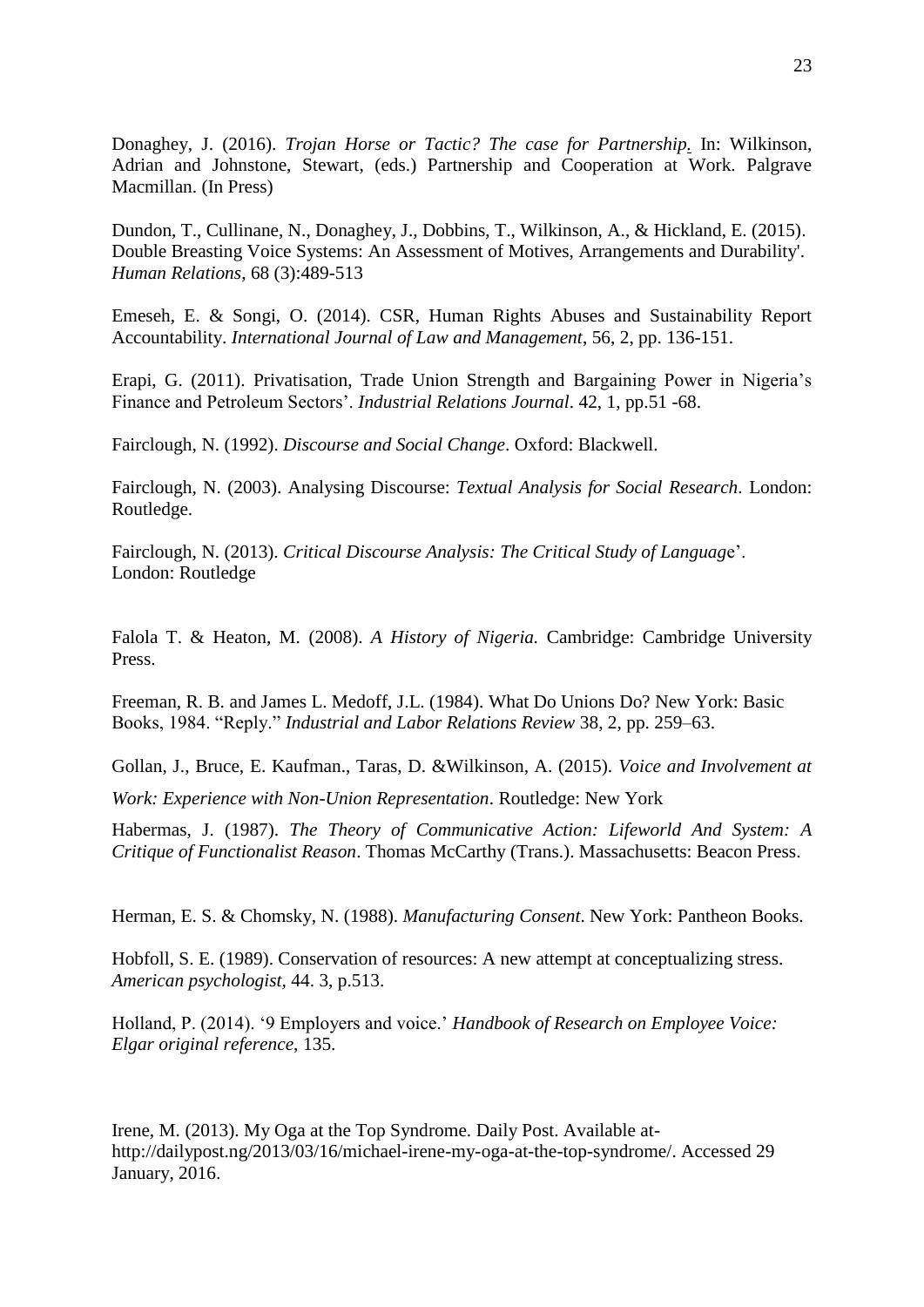Iyayi, F. (2009). The Casual Texture of Trade Union Environments, *Global Journal of Social Sciences*, 8, 2, pp.77 -87.

Kinge, J. (2014), 'Testing Times: The Development and Sustainability of Partnership Relationships,' *The International Journal of Human Resource Management*, 25, 6, 852–878

Leeuwen, T. V. (2007). Legitimisation in Discourse and Communication. *Discourse and Communication*, 1, 1, pp. 91-112.

MacLeod, D. and Clark, N. (2009). *Engaging for Success: Enhancing Performance through Employee Engagement*'. Report to Government. Department for Business, Innovation and skills.

Macey, W., Schneider, B., Barbera, K and Young, S. (2011). *Employee Engagement*. Tools for Analysis, Practice and Competitive Advantage

Madu, M.G. (2013). Labour Unrest and Underdevelopment In Nigeria: An Appraisal Of 2000-2013.

Marchington, M. and Kynighou, A. (2012). The Dynamics of Employee Involvement and Participation during Turbulent Times. *International Journal of Human resource Management*

Nwoko, K. (2009). Trade unionism and governance in Nigeria: A Paradigm Shift from Labour Activism to Political Opposition. *Information, Society & Justice*, 2, 2, pp. 139-152.

Obi, C. 2010. Oil as the 'curse' of conflict in Africa: Peering through the smoke and mirrors. *Review of African Political Economy*, 37, 123, pp. 483-495.

Otobo, D. (2007). *Contemporary Industrial Relations in Nigeria. In*: *Industrial Relations in Nigeria*. Wood, G & Brewster, C (eds.). Hampshire: PalgraveMacmillan

Okpu, Tarela, and Jaja, S. A. (2014). Joint Consultation and Workers Commitment in Nigerian Banking Industry." *International Journal of Business and Management,* 9.3, p. 53.

Oruh, E. S. (2014). Giving Voice to the People: Exploring the Effect of New Media on Stakeholders' Engagement in the Nigerian Union Movement. *Management Research and Practices*, 6, 3, pp. 44-52.

Saunders, M., Phillip, L., & Thornhill, A. (2009). *Research Methods for Business Students*.  $(5<sup>th</sup>$  ed). Harlow: Pearson.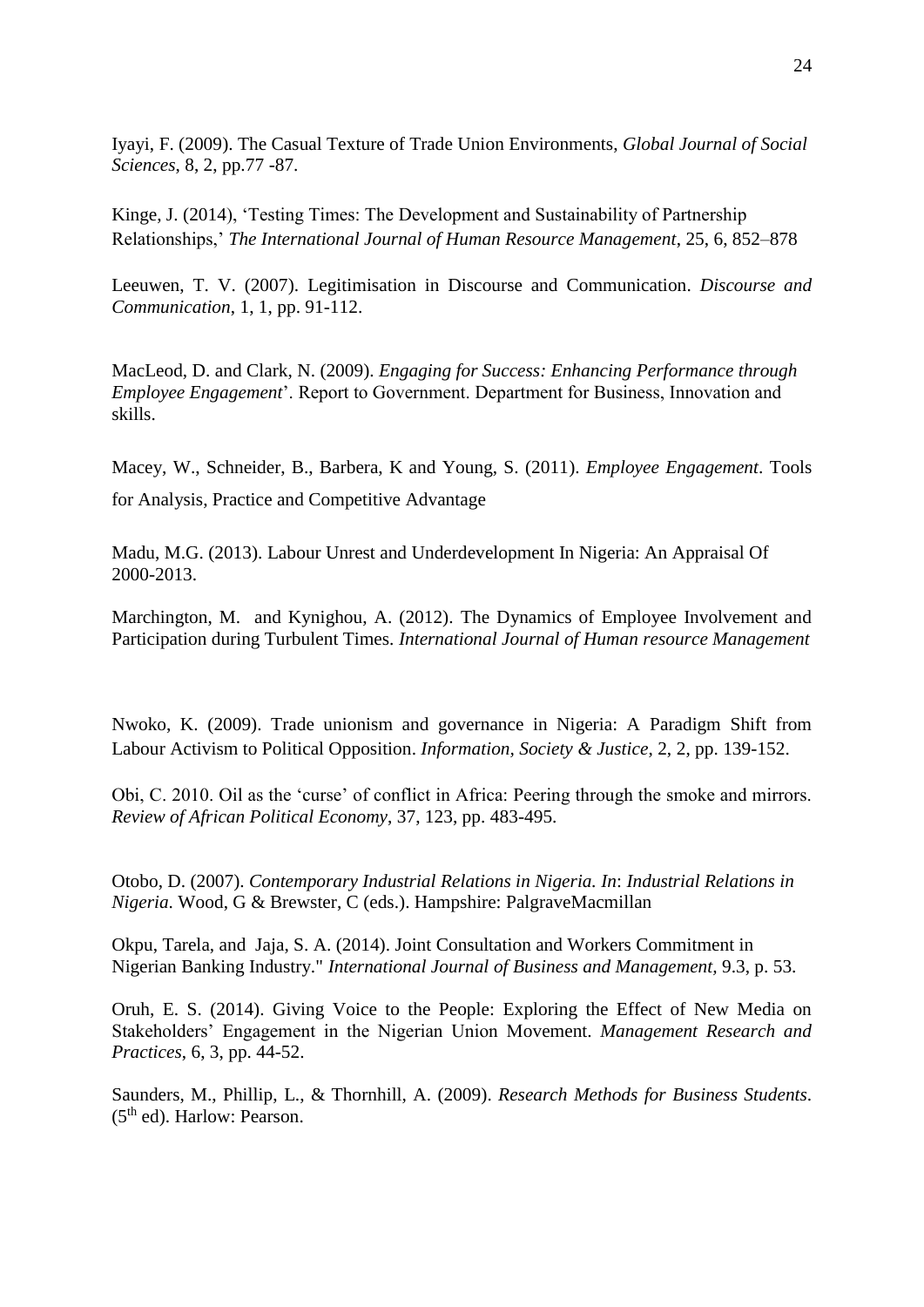Silverman, D. (2013). *A Very Short, Fairly Interesting and Reasonably Cheap Book about Qualitative Research* (2<sup>nd</sup> Edition). Sage publications: London

Spencer, D.G., (1986). Employee Voice and Employee Retention. *Academy of Management Journal,* 29, 3, pp. 488-502.

Suchman, M. C. (1995). Managing Legitimacy: Strategic and Institutional Approaches. *Academy of Management Review*, 20, 3, pp. 571-610.

Thomas, A. (2013). Towards the Managerialization of Trade Unions (Recent Trends in France and Germany). *European Journal of industrial relations* 19, pp. 121-36.

Vaara, E., Tienari, J., & Laurila, J. (2006). Pulp and Paper Fiction: On the Discursive Legitimation of Global Industrial Restructuring. *Organisation Studies*, 27, pp. 789-810.

Van Dyne, L., Soon. A. and Botero, I. C. (2003). Conceptualizing Employee Silence and Employee Voice as Multidimensional Constructs'. *Journal of Management Studies*, 40, pp.1359-392

Wilkinson, A., Donaghey, J., Dundon, T. and Freeman, R. B., eds. (2014) *[Handbook of](http://wrap.warwick.ac.uk/72416/)  [Research on Employee Voice.](http://wrap.warwick.ac.uk/72416/)* Cheltenham: Edward Elgar

Wodak, R. (2000). La Sociolingüística Necesita Una Teoría Social? Nuevas Perspectivas en el Análisis Crítico Del Discurso. *Discursoy Sociedad*, 2, 3, pp. 123-147.

Wodak, R. 2001. The Discourse-Historical Approach. In: Ruth Wodak & Michael Meyer (Eds.). *Methods of Critical Discourse Analysis*, pp.63-95. London: Sage

Farh, A. J. Hackett, R. D. & Liang, J. (2014). Individual-Level Cultural Values as Moderators of Perceived Organisational Support-Employee outcome Relationships in China: Comparing the Effects of Power Distance and Traditionality Individualised-Level Cultural Values as Moderators of perceived Organisation. *Academy of management Jourrnal*, 50,3, pp.715-729

Rhee,J., Dedahanov, A. and Lee, D. 2014). Relationships among Power Distance, Collectivism, Punishment, and Acquiescent, Defensive, or Pro-social silence. Social behavior and Personality, 42,5, p.705-720

Waugh, L.R., Catalano, T., Masaeed, K A., Do, T.H. and Renigar, P.G. (2015). Critical Discourse Analysis: Definition, Approaches, Relation to Pragmatic, Critique and Trend. International Studies in Pragmatics, Culture and Society, pp.77-135

Umar, M. and Hassan, Z. (2014). Influence of Power Distance on Voice and Silence behaviours of Employees in Nigerian Tertiary Educational Institutions. Conference Paper, Faculty of Cognitive Sciences and Human Development (2015).

Rao , A.N. (2013). Understanding the Role of Power Distance in Global Outsourcing Relationship. International Management Review, 9,1,pp.5-19

Breeze, R.(2011). Critical Discourse Analysis and it Critics. Pragmatics 21, 4, pp.493-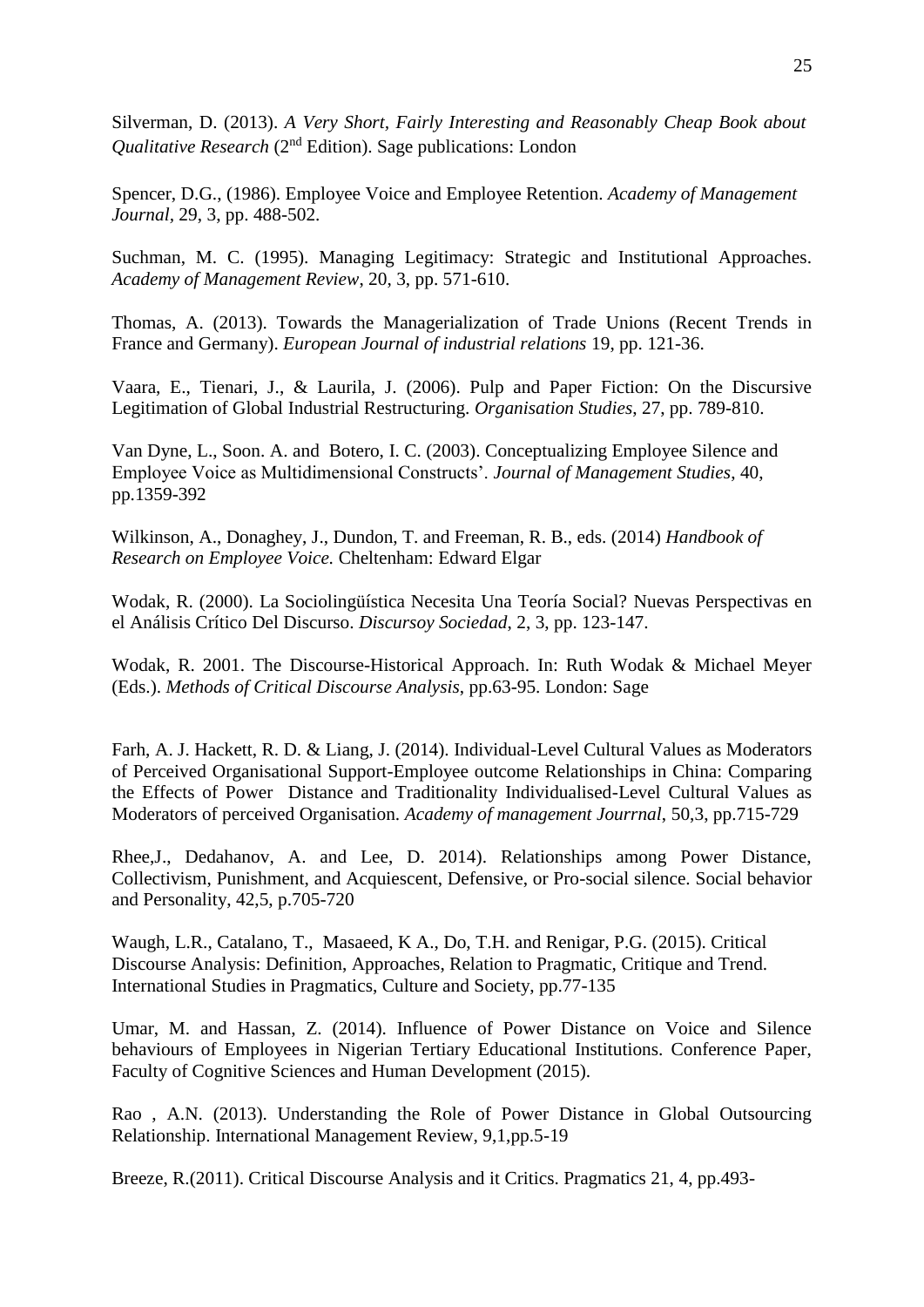Djonov, E. And Zhao, S. (2014). Critical Multimodal Studies of Popular Discourse. London: Routlage

Bakre, O. M. 2004. Accounting and the problematique of imperialism: alternative methodological approaches to empirical research in accounting in developing countries, *Advances in Public Interest Accounting*,10, pp.1-30.

Khatri,N. (2009). Consequences of power Distance orientation in Organisations. The jornal of Business perspective, 13,1,pp67-90.

Winterich, K.P. and Zhang, Y. (2014). How Power Distance Decreases Charitable Behaviour. Journal of Research, 41, p.274-293

Hofstede,G. and Hofstede ,G.J.(2005). Cultures and organisations: Software of the mind (Revised). McGraw-Hill

Griffith, D.A. and Harvey, M.G., 2001. A resource perspective of global dynamic capabilities. *Journal of International Business Studies*, *32*(3), pp.597-606.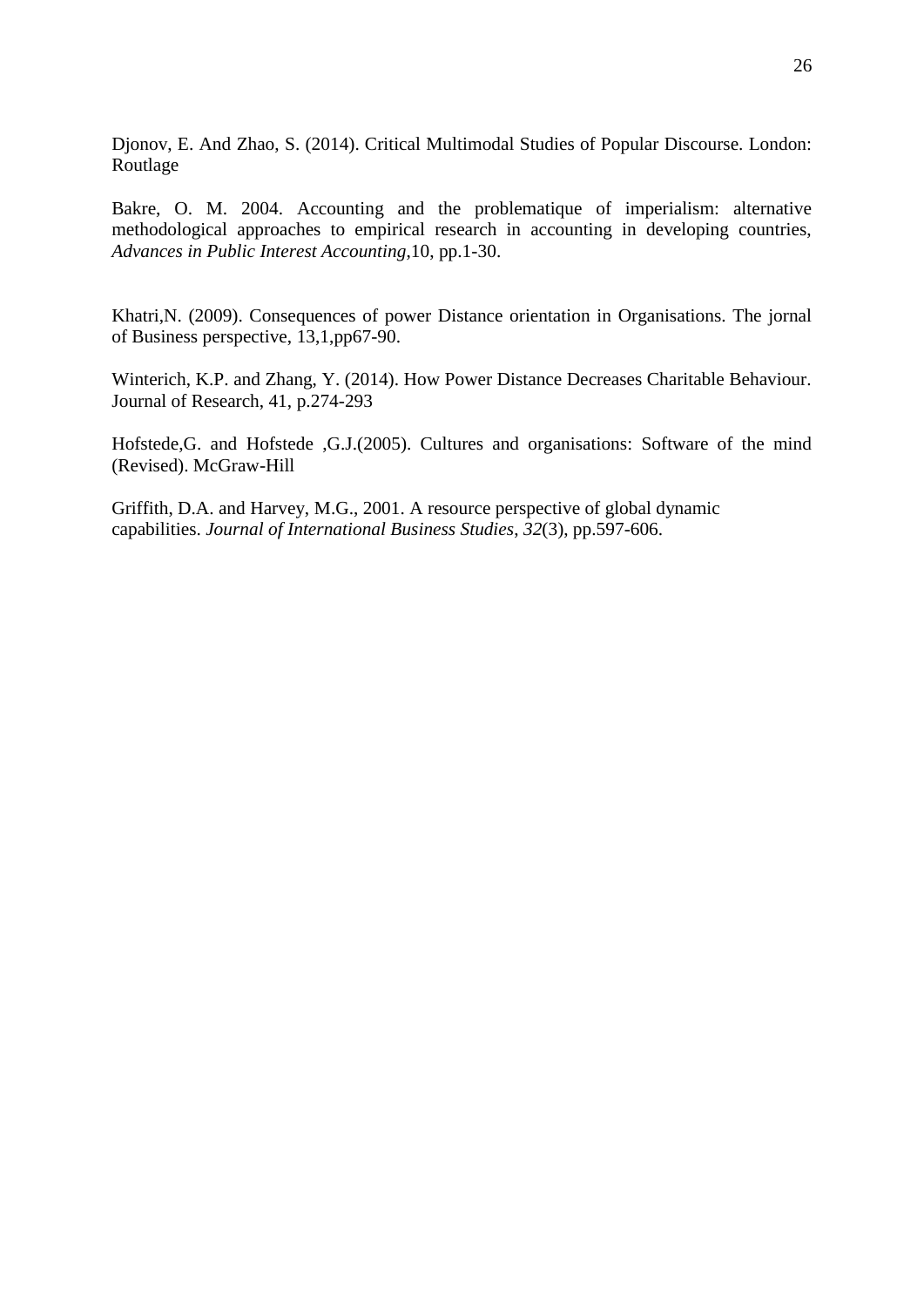# **APPENDIX**

|             | <b>Themes of</b><br><b>Discursive Salient</b> | Corresponding<br><b>Narratives</b>                                                                                                                                                                                                                   | Language/<br><b>Discourse Features</b>                                                                                                                                        | <b>Application</b>                                                                                                                                   | Perception                                                                                               |  |
|-------------|-----------------------------------------------|------------------------------------------------------------------------------------------------------------------------------------------------------------------------------------------------------------------------------------------------------|-------------------------------------------------------------------------------------------------------------------------------------------------------------------------------|------------------------------------------------------------------------------------------------------------------------------------------------------|----------------------------------------------------------------------------------------------------------|--|
| $\mathbf i$ | PENGASSEN &<br><b>NUPPENG</b>                 | Unionised voice platforms<br>utilised in employees<br>representation in the oil and<br>gas sector                                                                                                                                                    | Adoption of collective<br>bargaining rhetoric                                                                                                                                 | Used to represent<br>collective interest<br>of employees                                                                                             | <i>Orthodox</i><br>Union voice<br>platform and<br>labour<br>oriented                                     |  |
|             | <b>ASSUBIFI</b> and<br><b>NASSUBIFI</b>       | Unionised voice platform<br>utilised in the banking and<br>financial sector                                                                                                                                                                          | Adoption of collective<br>bargaining rhetoric                                                                                                                                 | Used to represent<br>collective interest<br>of employees                                                                                             | <b>Orthodox</b><br>Union voice<br>platform and<br>labour<br>oriented                                     |  |
| ii          | <b>Village Meeting</b>                        | Voice platform adopting<br>traditional nomenclature in<br>Nigeria and held quarterly,<br>to suggest notion of<br>peaceful/cordial engagement<br>between employee council<br>representative and<br>management                                         | Individual voice<br>approach.<br>Adoption of HRM<br>rhetoric of oneness in<br>organisation which<br>subtly underpins<br>unilateral philosophy                                 | Used to earn<br>employees<br>endorsement and<br>legitimisation of<br>management<br>actions                                                           | Non-unionised<br><b>Employees</b><br>Representative<br>s(NERs)<br>Platform and<br>management<br>oriented |  |
| iii         | <b>Village Square</b><br><b>Meeting</b>       | Voice platform adopting<br>traditional nomenclature in<br>Nigeria held monthly, to<br>suggest notion of peaceful<br>engagement between<br>employees and management<br>departments (Hr, finance,<br>customer care and<br>production departments etc). | Individual voice<br>approach.<br>Adoption of HRM<br>rhetoric to set conditions<br>of engagement,<br>compliance and<br>employees legitimisation<br>of managerial<br>behaviours | Used to discuss<br>work-related<br><i>issues and</i><br>initiatives aimed<br>at instilling<br>employees'<br>commitment to<br>organisational<br>goals | Non-unionised<br>Employees<br>Representative<br>s(NERs)<br>Platform and<br>management<br>oriented        |  |
| iv          | <b>Active Hr Office</b>                       | Voice platform adopted by<br>management via hr<br>department                                                                                                                                                                                         | Individual voice<br>approach.<br>Language-Rhetorical<br>alignment to the<br>discourse of employee<br>voice commitment in<br>relation to mutual<br>interest                    | Used to<br>reproduce<br>arguments that<br>defies criticism of<br>organisational<br>procedure                                                         | Non-unionised<br>Employees<br>Representative<br>s(NERs)<br>Platform and<br>management<br>oriented        |  |
| V           | <b>Staff</b><br><b>Association/Forum</b>      | Voice platform adopted by<br>management                                                                                                                                                                                                              | Individual voice<br>approach.<br>Enforcing agreement and<br>commitment based on<br>management<br>interpretation of<br>employee's engagement                                   | Used to influence<br>and shape<br>employees<br>perception of<br>engagement                                                                           | Non-unionised<br>Employees<br>Representative<br>s(NERs)<br>Platform and<br>management<br>oriented        |  |
| vi          | <b>Breakfast with CEO</b>                     | Monthly based voice                                                                                                                                                                                                                                  | Individual voice                                                                                                                                                              | Used for                                                                                                                                             | Employees<br>Representative                                                                              |  |

*Table 7.2: Themes of Discursive Salient, Corresponding Narratives & Perceptions*